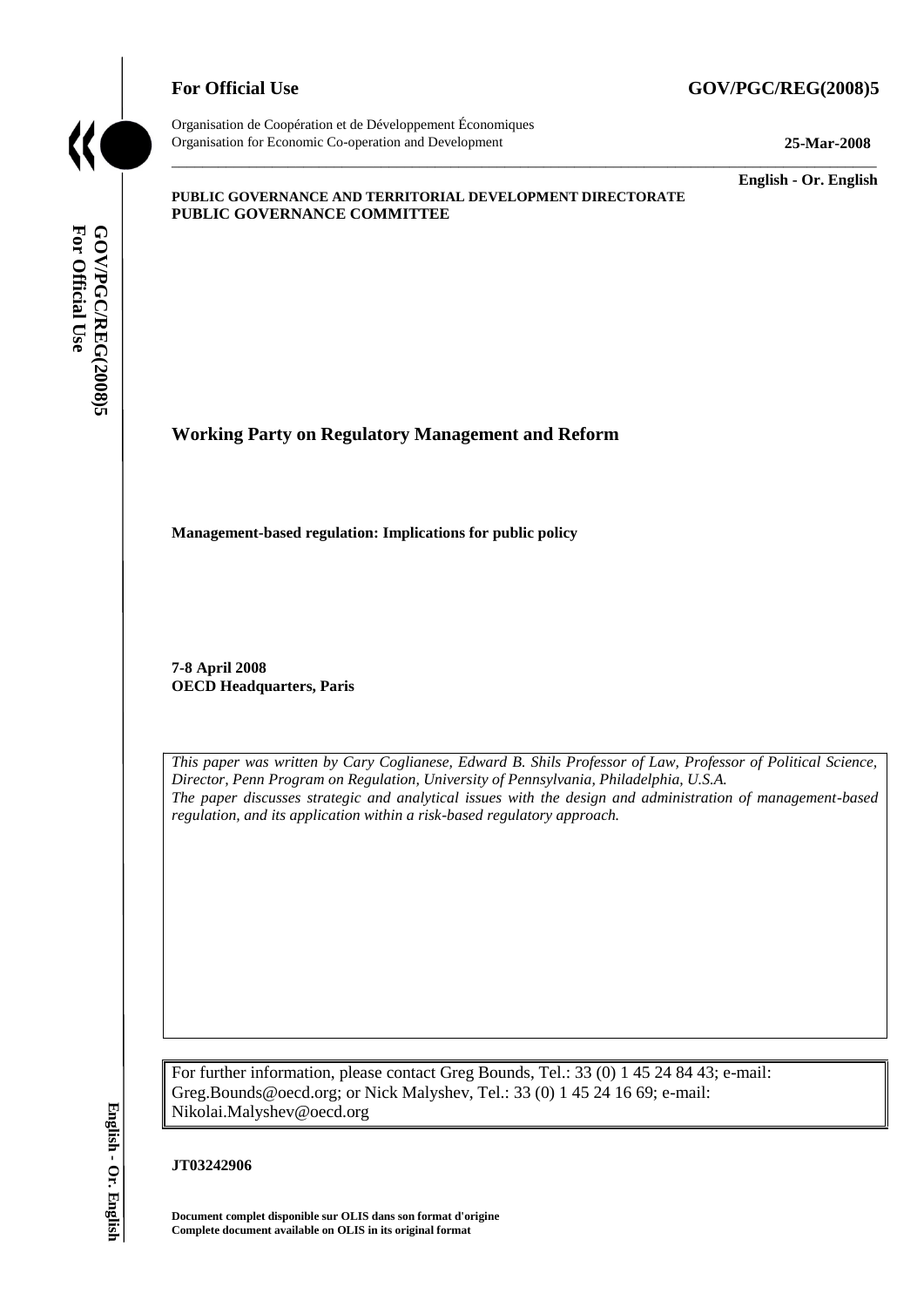# **TABLE OF CONTENTS**

| REGULATORY IMPACT ANALYSIS AND MANAGEMENT-BASED REGULATION 19         |  |
|-----------------------------------------------------------------------|--|
| IMPLEMENTING MANAGEMENT-BASED REGULATION: A CHANGING GOVERNMENT ROLE? |  |
|                                                                       |  |
|                                                                       |  |
|                                                                       |  |

# **Tables**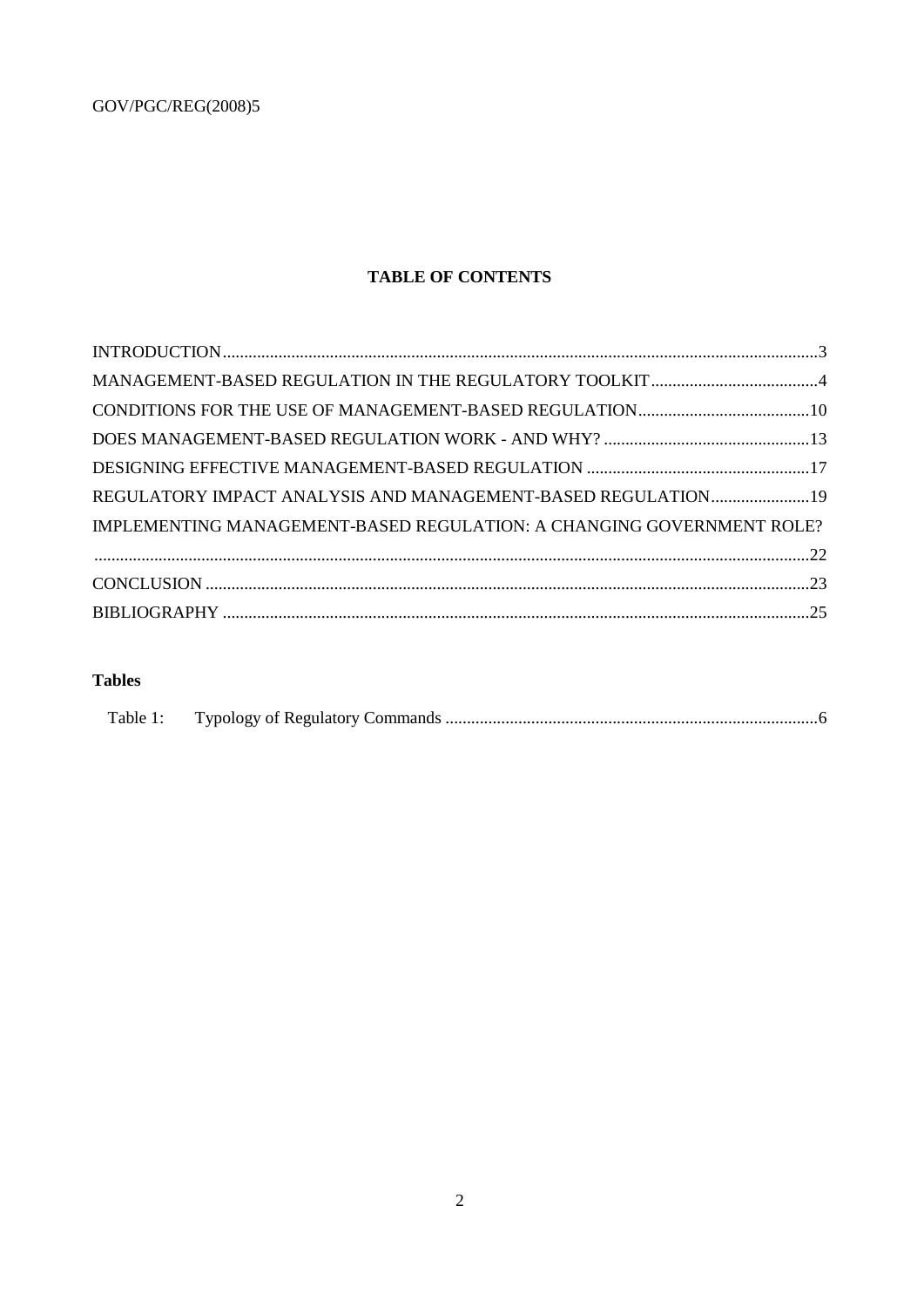## **INTRODUCTION**

1. Regulators around the world face major challenges associated with risk management (OECD 2006) and regulatory reform (OECD 2005; OECD 1997). One common set of challenges arises when trying to achieve public risk management objectives at lower cost, often by giving greater flexibility to the private sector without sacrificing public health and welfare. In addition to improving existing regulation, challenges increasingly arise from new kinds of risks that seem to evade resolution through traditional forms of regulation. The purpose of this paper is to analyze a potentially promising regulatory solution – management-based regulation – that may help regulators better address both existing risks and new ones.

2. In different jurisdictions and across various policy areas, management-based regulation goes by other names, including process regulation, systems-based regulation, safety-case regulation, and enforced self-regulation. Whatever it is called, the underlying concept is to deploy regulatory authority in a way that leverages the private sector's knowledge about its particular circumstances and engages firms in developing their own internal procedures and monitoring practices that respond to risks. Under management-based regulation, firms are not mandated to adopt specific risk protection technologies or practices, nor even necessarily to achieve specific limits on levels of risk or other measures of performance. Rather, firms are mandated to study their operations comprehensively and develop their own management strategies suited to the risks they identify in their operations.

3. Management-based regulation is increasingly used around the world to address risks as varied as environmental pollution, workplace hazards, food contamination, and terrorism (Coglianese & Lazer 2003). Part of the attraction to management-based regulation is that it holds a number of potential advantages over traditional forms of regulation. By charging firms with responsibility for developing their own responses to public problems, management-based regulation takes advantage of firms' superior knowledge about the risks they generate and the potential methods of reducing those risks. As such, the means firms adopt in response to management-based mandates should presumably be less costly and more effective than means selected by a central government regulator. Firms may also be more likely under management-based regulation to innovate and seek out better solutions over time. Furthermore, since firms' managers make the key decisions in designing management systems, they may also be more likely to comply with their own rules and procedures than they would with ones imposed on them by government regulators.

4. On the other hand, the flexibility inherent in management-based regulation raises the question of whether this regulatory strategy can actually deliver value to society. Some might well worry that firms will easily game a management-based regulatory system, going through the motions of planning and filing required reports but not really doing anything to reduce underlying risks. Even if firms do reduce risks after a management-based regulation is adopted, perhaps they do so for reasons other than the imposition of management-based rules, such as to reduce costs or decrease liability risks. After all, if a particular management-based regulation were to give firms complete flexibility to decide how to address the risks they create, then it presumably would have no independent affect whatsoever on firm behavior.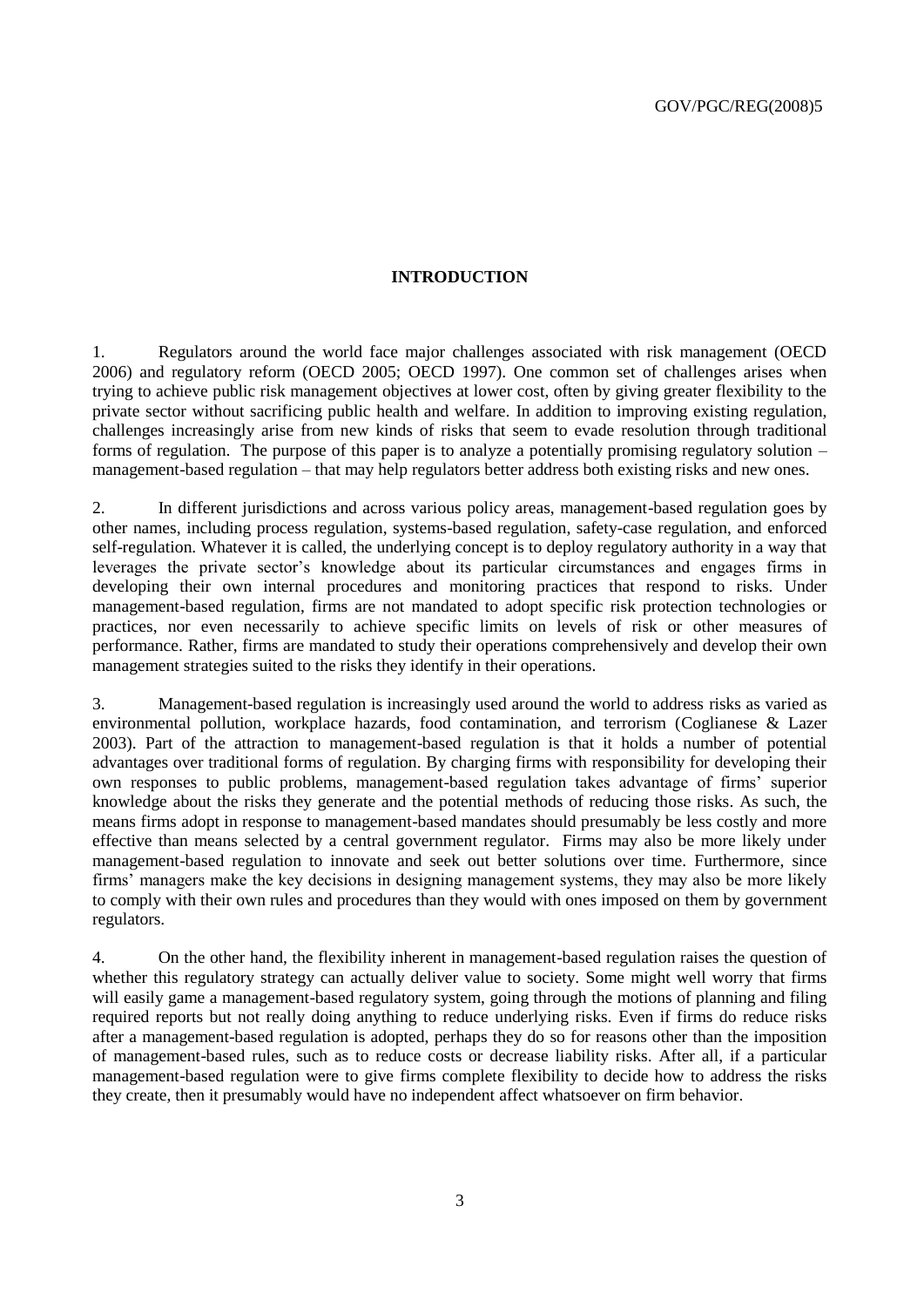5. Yet empirical evidence indicates that management-based regulations can lead firms to make riskrelated behavioral changes (Bennear 2007). This evidence, combined with the increasing use of management-based regulation, provides reason to consider management-based regulation as part of a larger "better regulation" strategy and as a potentially cost-effective approach to addressing risk regulatory problems. The purpose of this paper is to explain what management-based regulation is, when to use it, how it should be implemented, and how it can achieve risk management goals. In the sections to follow, this paper will explain where management-based regulation fits within government's overall policy toolkit and examine the conditions under which management-based regulation is both a viable and superior policy strategy. Reviewing the existing empirical evidence on the effects of management-based regulation, the paper provides an account of why management-based regulation can succeed and merits consideration as a potential regulatory option when addressing risk problems. The paper considers design characteristics that will likely affect management-based regulation's ultimate impact and addresses the challenges of estimating and assessing these impacts ex ante using benefit-cost analysis. Finally, the paper concludes by discussing implications management-based regulation holds for the role of government as risk regulator.

### **MANAGEMENT-BASED REGULATION IN THE REGULATORY TOOLKIT**

6. Regulatory approaches vary greatly. Meeting the challenge to make regulation better requires, as a first step, understanding the differences among regulatory tools and then applying the appropriate mix of tools that will achieve the best results under the relevant circumstances. For many years, regulatory officials and analysts have faced varied but usually overlapping taxonomies of regulatory tools, which has sometimes clouded rather than advanced the clarity needed for regulatory analysis. For example, Richards (2000) summarizes over a dozen different taxonomies of regulatory tools, each containing over about six or seven different labels used to describe discrete policy instruments in just one field of regulation. Although the array of instruments available to any decision maker may seem large, regulatory tools all share a common characteristic. By definition, all regulatory tools consist of a rule or rule-like statement having normative force and being backed up with some at least probable consequences. Despite this common characteristic, the myriad regulatory tools available to regulators vary in important ways along distinct dimensions. To understand how management-based regulation differs from other regulatory strategies, it helps to clarify the distinct aspects of regulatory tools and how they make up the regulatory toolkit.

#### *Four Dimensions of Regulatory Tools*

7. Regulatory tools all share in common the following four major dimensions: regulator, target, command, and consequences. Each of these is briefly defined below in order to set the stage for understanding what makes management-based regulation distinctive.

 *Regulator*: The entity that creates the rule and dispenses the consequences is the regulator typically a legislature or governmental agency. In principle, though, the regulator could also sometimes consist of a nongovernmental standard-setting body, nonprofit organization, industry trade association, or even business firms themselves - forms of what is commonly considered self-regulation (Sinclair, 1997).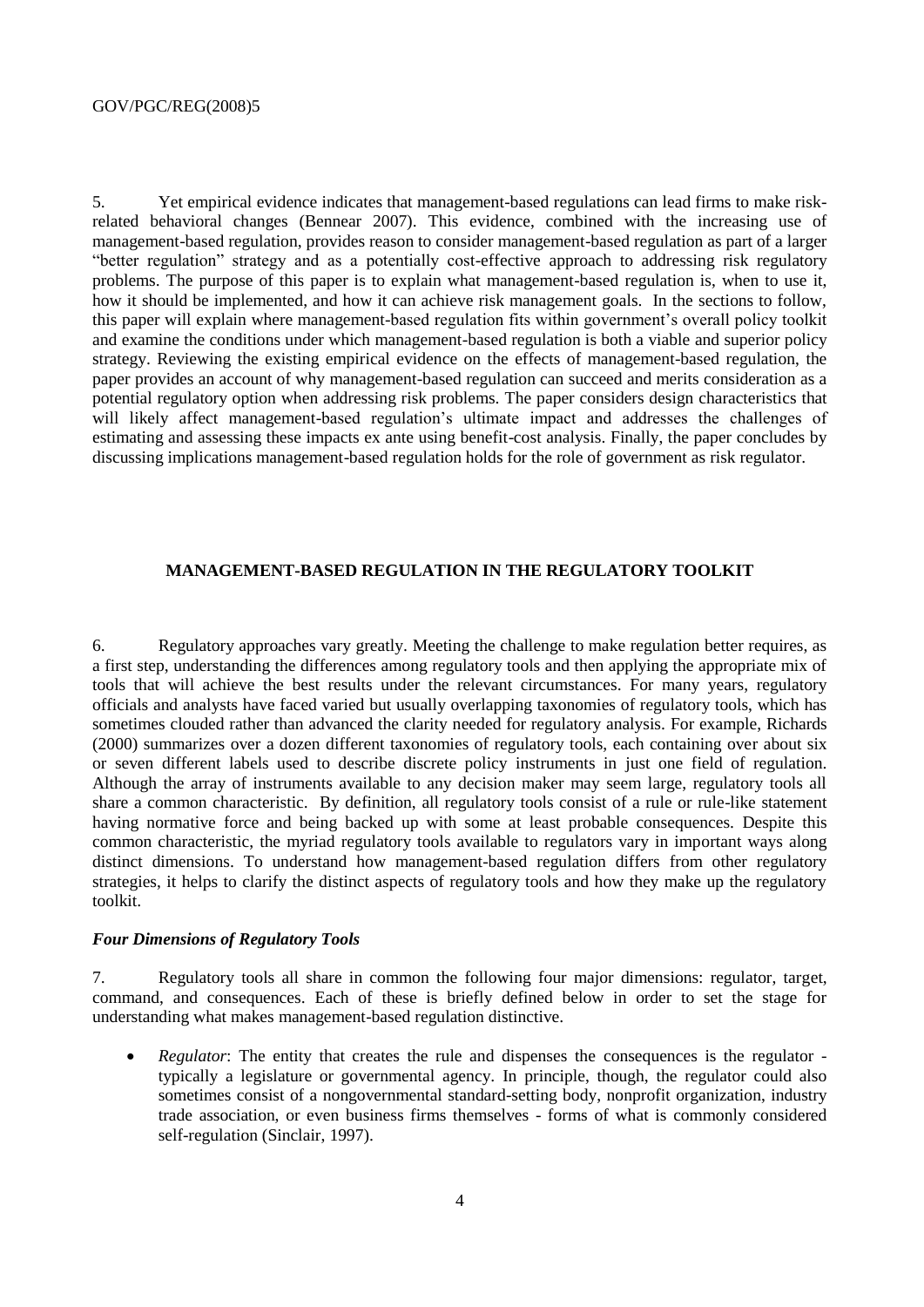- *Target*: The regulated entity is the individual or organization to which the rule applies and upon whom or which the consequences can be imposed if the rule is not followed. However, the target - or frame of reference - of the regulation can be smaller or larger. For example, if an air pollution regulation prohibits industrial facilities from emitting pollution from any smokestack above a specified level, the target is the individual smokestack even though the facility (or its corporate parent) will suffer the consequences if the smokestack's levels exceed those in the regulation.
- *Command*: A rule directed at a target can specify means or ends. It can direct the target to engage in (or avoid) a specific action designed to advance the regulatory goal, such as a command to install ventilation systems or provide employees with protective equipment would aim to protect worker health and safety. It can direct the target to achieve (or avoid) a specified outcome related to the regulatory goal, such as a rule stating that workplaces shall not have levels of contaminants in the air exceeding a specified concentration level. A further elaboration on commands is provided in the next subsection.
- *Consequences*: The normative force of a rule is reinforced with consequences. Negative consequences take the form of penalties such as fines or loss of a license for a regulated entity's failure to comply with the rule. But consequences can also be positive, such as when subsidies, product approvals, regulatory exemptions, or other "rewards" are provided whenever the predicate conditions in a rule (or set of rules) are met.

### *Four Types of Regulatory Commands*

8. Of these four dimensions, the one central to management-based regulation is the *command*. This is because management-based regulation can be imposed by any type of regulator on any type of target, and it can be reinforced by a host of different kinds of consequences. What distinguishes managementbased regulation from other types of regulation is the nature of what it obligates regulated entities to do.

9. As noted above, there are really only two basic types of commands available to regulators: means and ends. Means regulation mandates the use of technologies or behaviors; regulators tell targets to adopt a particular means, such as install a certain type of pollution control technology, maintain specified types of records, or ensure employees wash their hands or wear safety equipment, to give just a few examples. Alternatively, regulation can mandate the achievement or avoidance of ends; in other words, regulators direct targets to achieve or avoid certain outcomes, such as to keep concentrations of air pollutants below certain levels, ensure new drugs prove to be safe and effective, or avoid causing accidents (Coglianese, Nash, Olmstead 2003).

10. Both of these two types of commands can be distinguished along another dimension having to do with the scope of the command's focus: macro versus micro. In other words, both *means* and *ends* embedded in regulation can be either *specific* or *general*. As such, regulatory commands can be classified in four categories, as shown in Table 1. When regulation is focused at the micro-level, it requires either the adoption of specific means (such as with equipment standards) or the attainment of concrete outcomes that are proxies for the outcome of ultimate concern to the regulator (such as product testing standards). When regulation is focused at the macro-level, it requires either the adoption of very general means (such as to conduct planning or set up a management system), or the achievement (or avoidance) of the outcome of ultimate concern to the regulator (such as general duty clauses that direct employers to protect workers from harm but do not specify how to do so).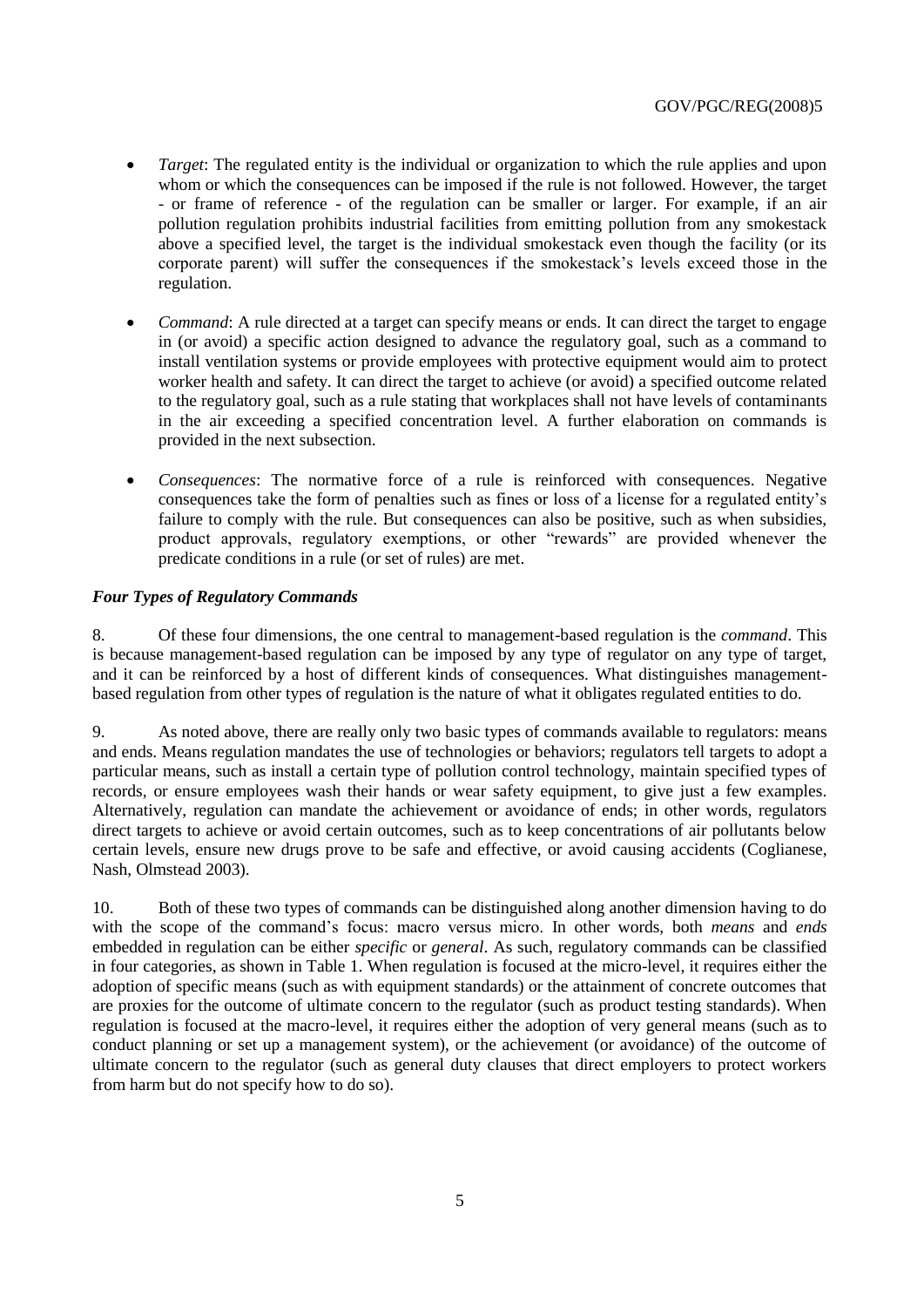|              | <b>Means</b>                                                                                                                                                                                                                               | <b>Ends</b>                                                                                                                                                                                                                                                 |
|--------------|--------------------------------------------------------------------------------------------------------------------------------------------------------------------------------------------------------------------------------------------|-------------------------------------------------------------------------------------------------------------------------------------------------------------------------------------------------------------------------------------------------------------|
| <b>Macro</b> | <b>Management-Based</b>                                                                                                                                                                                                                    | <b>Meta-Performance</b>                                                                                                                                                                                                                                     |
|              | Also sometimes referred to as:<br>process or systems regulation; safety case<br>regulation; risk-management requirements;<br>enforced self-regulation; meta regulation                                                                     | Also sometimes referred to as:<br>ex post liability; general duty clause                                                                                                                                                                                    |
|              | Examples:<br>HAACP food safety regulations; workplace<br>process safety; pollution prevention planning                                                                                                                                     | Examples:<br>Tort liability for harm; compensatory and<br>punitive damages for spills/accidents                                                                                                                                                             |
| <b>Micro</b> | <b>Means-Based</b>                                                                                                                                                                                                                         | <b>Performance-Based</b>                                                                                                                                                                                                                                    |
|              | Also sometimes referred to as:<br>design standards; specification standards;<br>technology-based regulation; command and<br>control regulation<br>Examples:<br>safety equipment requirements;<br>mandated use of pollution control devices | Also sometimes referred to as:<br>outcome-based regulation; market-based<br>regulation (when non-uniform performance<br>is permitted, such as with emissions trading)<br><i>Examples:</i><br>effluent concentration standards;<br>product testing protocols |

#### **Table 1: Typology of Regulatory Commands**

11. Management-based regulation, then, requires regulated entities to adopt only the most general type of means. Usually these means are defined in terms of internal planning and management practices that are to be aimed at achieving some improvement in achieving the social objectives underlying that regulation. Importantly, with a pure management-based regulation, the desired improvement in social objectives is not what the regulation mandates; if it did mandate achievement of the objective, that particular mandate would be either a performance-based or meta-performance standard. Instead, regulated firms subject to management-based regulation are expected to produce plans or adopt management systems that comply with criteria stated by the regulator, such as to identify hazards, develop a options for risk mitigation, establish procedures for monitoring and correcting problems, train employees in these procedures, and develop measures for evaluating and continuously improving the firm's management with respect to the stated social objective. Firms are sometimes expected to obtain approval or certification by government regulators or third-party auditors of their management practices and their compliance with their internally generated plans and procedures.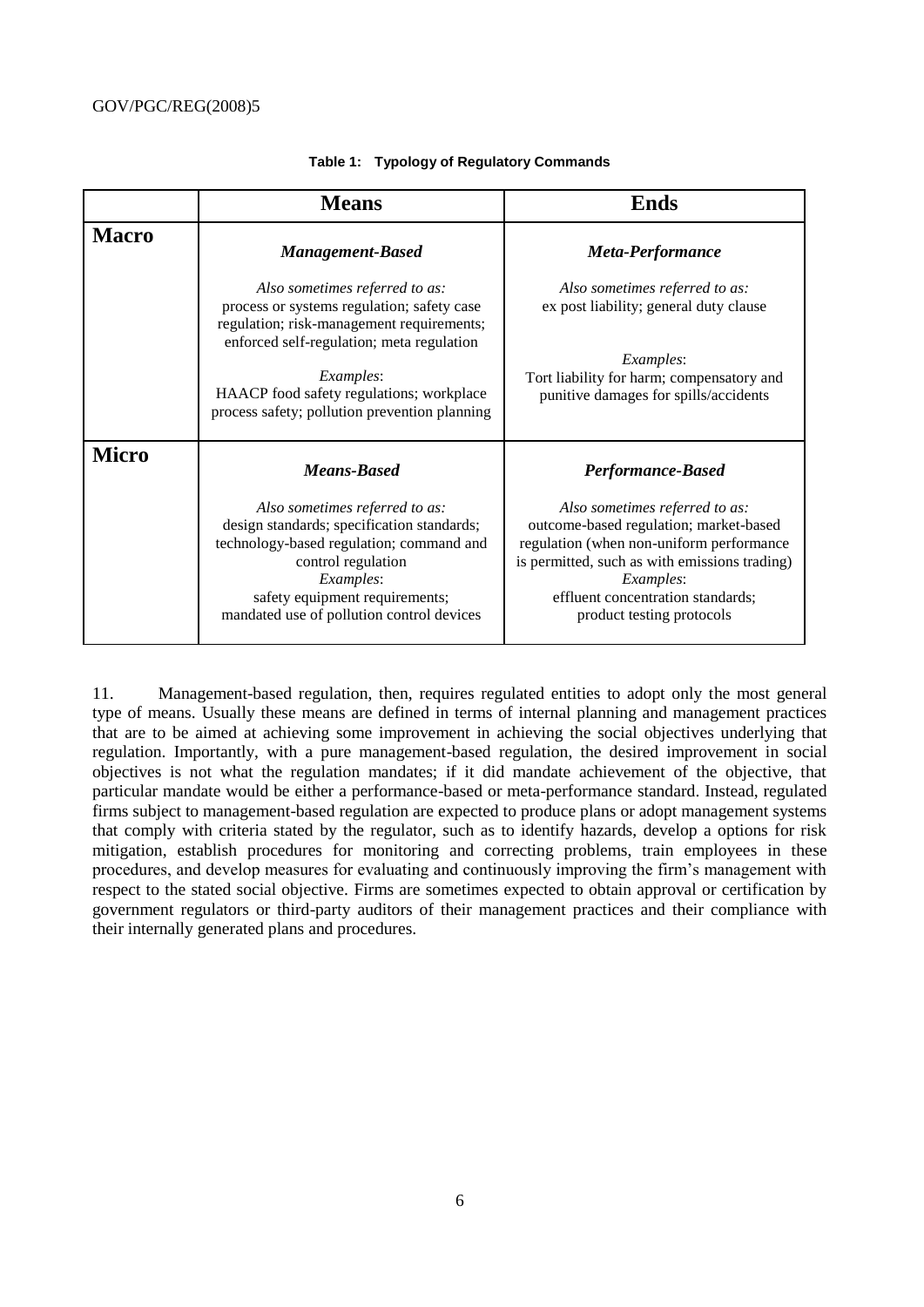## *Examples of Existing Applications of Management-Based Regulation*

12. Regulators around the world have adopted management-based regulation in numerous regulatory settings. Often this regulation imposes on firms the obligation to "Plan-Do-Act-Check" with respect to addressing a public regulatory problem. Management-based regulation often requires firms begin by conducting an internal risk analysis. Then firms are expected to identify and evaluate various risk management options; implement some of the effective options; establish procedures, training, documentation, and monitoring functions; and engage in auditing and on-going efforts to improve the firms' management. Three examples illustrate this approach:

### *Industrial Safety:*

13. Management-based regulation has been used to address mine safety in Queensland (Gunningham 2006), rail safety in the United Kingdom (Hutter, 2001), and workplace safety throughout Europe, Canada, Australia, and the United States (Bluff 2003). For example, following the 1984 chemical faculty catastrophe in Bhopal, India, environmental and OSHA regulators in the United States adopted management-based regulation for what they called, respectively, "risk management planning" and "process safety management."

14. U.S. OSHA and EPA regulations require firms to implement a multi-step management practice to assess risks of chemical accidents, develop procedures designed to reduce those risks, and take actions to ensure that procedures are carried out in practice. Firms must begin by conducting a "process hazard analysis" to identify what could potentially go wrong in their facilities' processes and what steps must be in place to prevent such accidents from occurring. Firms must rank their different processes according to factors such as how many workers could potentially be affected and the operating history of the process, including any previous incidents involving the process.

15. Firms must next identify both actual and potential interventions to reduce hazards associated with each process, including control technologies, monitoring devices, early warning systems, training, or safety equipment. Based on this analysis, firms must develop written operating procedures both for normal operating conditions and emergency situations. These procedures must be made available to employees who work with the chemical processes. In addition, firms must continuously review these procedures and update them as necessary to reflect process changes, new technologies, or new knowledge.

16. Firms are required to certify their operating procedures on an annual basis and to provide for compliance audits every three years. By tracking process and incident data in a systematic way through process safety management, firms are supposed to make modifications that can improve worker safety over time (Coglianese & Lazer 2003; Chinander, Kleindorfer, and Kunreuther 1998; Kunreuther, McNulty, Kang 2002).

### *Pollution Prevention:*

17. For many years, conventional forms of environmental regulation have aimed to get firms to control their air and water emissions. In the United States, a number of states have gone further to impose requirements on firms to manage their operations in such a way as to achieve reductions in the use of the substances that cause polluting emissions. Rather than mandating pollution control, these pollution prevention regulations require businesses to engage in a management process aimed at preventing pollution from occurring in the first place.

18. The Massachusetts Toxic Use Reduction Act (TURA) represents one such effort at managementbased regulation designed to promote pollution prevention rather than just pollution control. Under TURA, firms that use large quantities of toxic chemicals must analyze their use and flow of chemicals throughout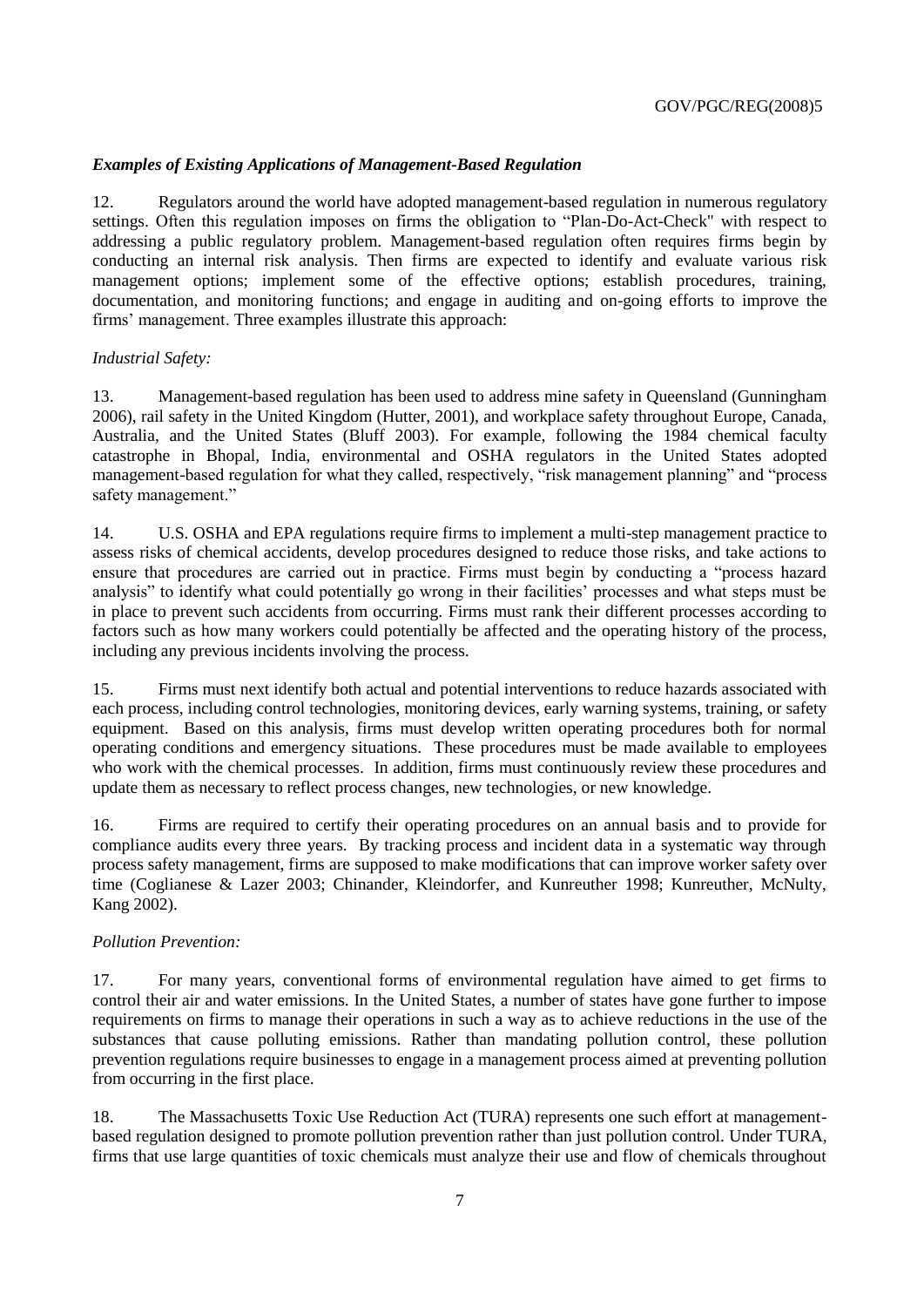their facilities, develop plans to reduce their use and emissions of toxic chemicals, and submit reports of their planning to state environmental agencies (Karkkainen 2001). The state also requires that a stateauthorized "pollution prevention planner" certify each plan as having met the law's criteria.

19. Interestingly, although firms are required to go through the planning process and develop a system for reducing the use and emissions of toxic substances, TURA does not require firms to comply with their own plans (Coglianese & Lazer 2003). It is just a planning law. Since TURA was enacted in 1990, about a dozen other states have adopted similar pollution prevention planning laws (Bennear 2006).

## *Food Safety:*

20. The most prominent and globally extensive example of a management-based regulation is the food safety regulatory regime called HACCP – an acronym that stands for Hazards Analysis and Critical Control Points (Ropkins & Beck 2000). HACCP requires firms to evaluate, monitor, and control potential dangers in the food-handling process. Under HACCP, firms must identify the potential hazards associated with all stages of food processing and assess the risks of these hazards occurring. Food processors are expected to use a flow chart to aid them in analyzing the risks at every stage of production after the food enters the plant in question.

21. HACCP next requires firms to identify the best methods for addressing food safety hazards. The firm must identify all "critical control points" (CCPs), or points in the production process at which hazards can likely be eliminated, minimized, or reduced to an acceptable level. For each CCP, the firm must establish a minimum value at which the point must be controlled in order to eliminate or minimize the hazard. Having developed a methodology for dealing with hazards, the firm is required to ensure that it complies with that methodology. The firm must list the procedures that will be used to verify that each CCP does not exceed its critical limit, and must determine and indicate how frequently each procedure will be performed.

22. Each firm's HACCP plan should also indicate the actions the firm proposes to use to correct its operating procedures if a CCP is discovered to have exceeded its limit. As part of its corrective action, the firm must ensure that the cause of the deviation is identified and eliminated, that the CCP is "under control" after the corrective action is taken, that steps are taken to prevent recurrence, and that products adulterated by the deviation are not placed on the market. The firm is also expected to develop a methodology for monitoring and evaluating the effectiveness of its HACCP plan. Furthermore, in order to permit effective self-evaluation and government oversight, HACCP imposes extensive record-keeping requirements on firms (Coglianese & Lazer 2003; Bennear 2007).

23. Many countries have adopted HACCP as part of their domestic regulations (Lazer 2001). In 1997, the Codex Alimentarius adopted HACCP standards and the European Commission subsequently required all member states to implement HACCP legislation by 2006. The European Commission has recognized that one of the advantages of HACCP is that it is "flexible by its very nature, being based on a limited set of principles and procedures supporting the objective of food safety, without compelling food businesses to comply with rules or to implement procedures which are not relevant or adapted to the specific context for their activity" (EC 2005).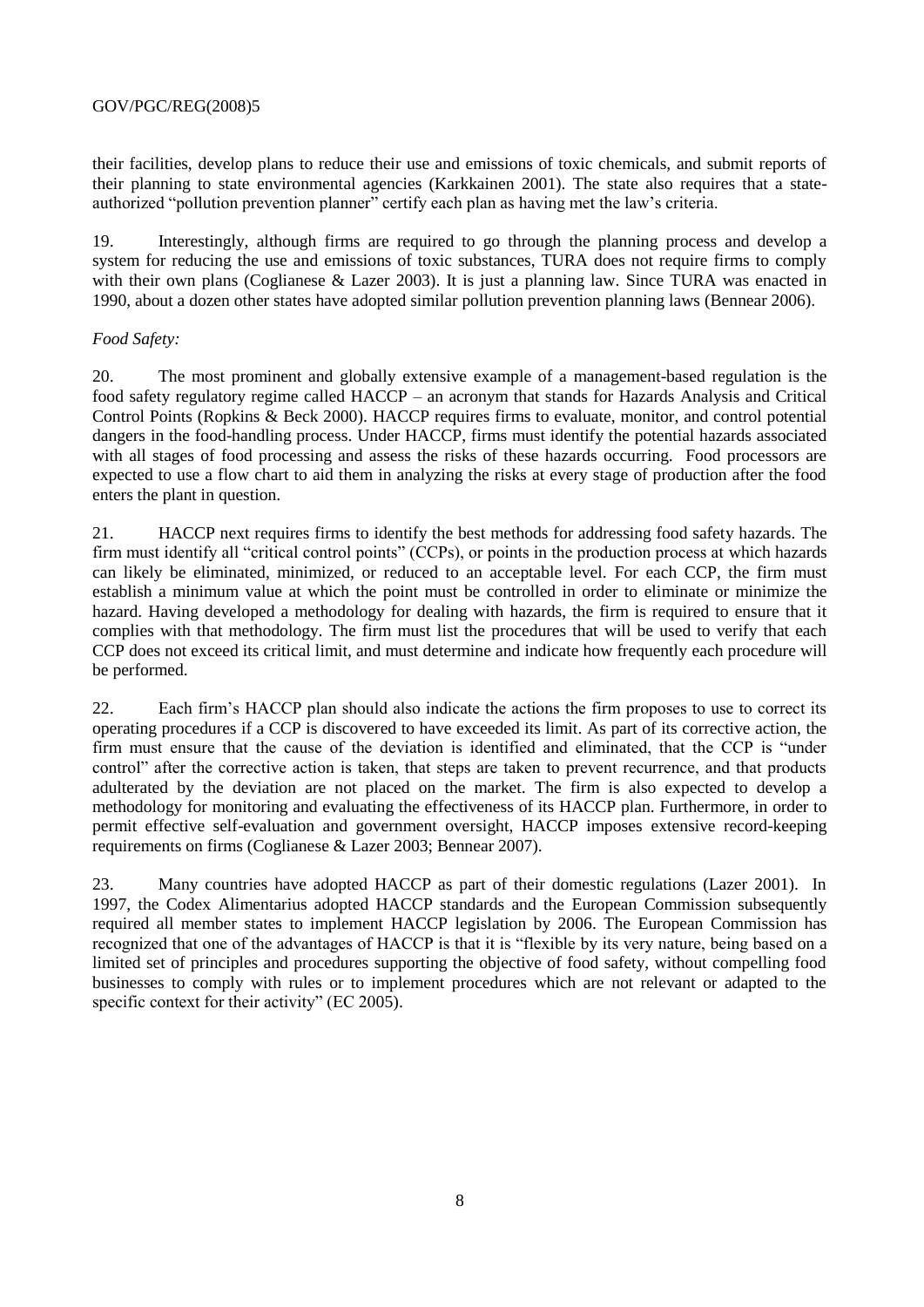#### *Summary*

24. As these examples suggest, management-based regulation has already been used by regulators in advanced economies around the globe. These examples may also suggest certain similarities to other regulatory strategies. For example, management-based regulation would appear to be like self-regulation in that firms respond to management-based regulation by creating their own internal systems of "regulation." Moreover, like self-regulation, management-based regulation gives firms much flexibility to select the most cost-effective and innovative strategies for risk reduction (Unnevehr & Jensen 1999). But unlike selfregulation, management-based regulation can be – and is – government-imposed regulation. It is not voluntary, but instead imposes actual legal obligations on firms to engage in analysis, planning, and management practices. For this reason, scholars have sometimes called it "mandated self-regulation" (Bardach & Kagan 1982; Rees 1988) or "enforced self-regulation" (Braithwaite 1982) to distinguish it from pure self-regulation.

25. Management-based regulation is also sometimes said to be "performance-based" (DHS 2007a; Chinander, Kleindorfer, & Kunreuther 1998). Indeed, it *is* performance-based in the sense that the required planning and management practices are supposed to aim to achieve a certain type of outcomes, such as reducing the use of toxic chemicals or preventing industrial accidents. Like performance-based regulation, and especially meta-performance standards, management-based regulation also gives much flexibility and discretion to firms themselves. But unlike performance-based regulation, which imposes an obligation to attain or avoid a certain *outcome* (Coglianese, Nash & Olmstead 2003), management-based regulation requires only that firms engage in certain *management practices* that are designed to achieve (or avoid) the outcome. The achievement or avoidance of the outcome is *not* what is mandatory under a pure management-based regulation; the establishment of management practices is.

26. Finally, management based regulation should be distinguished from regulation that compels information disclosure. To be clear, management-based regulation often requires firms to collect and maintain considerable amounts of information. After all, the gathering of information is usually a first step in effective management. Yet management-based regulation is distinct from the most common kinds of information disclosure regulation (Sunstein 1999; Karkkainen 2001). The most common forms of information disclosure regulation are actually means-based regulation since the regulator commands the form of information dissemination (such as with labeling standards). Information disclosure could be performance-based if the mandate is output-oriented (such as to achieve a goal of a certain level of disclosure or knowledge by others). Only when the purpose of information collection and disclosure is to inform and affect management or planning decisions would it be proper to consider information disclosure a type of management-based regulation. While most instances of management-based regulation will necessarily have some time of informational component, management-based regulation typically requires firms to do much more than simply generate and disclose information – namely, it requires them to develop internal plans and procedures based on the information they gather.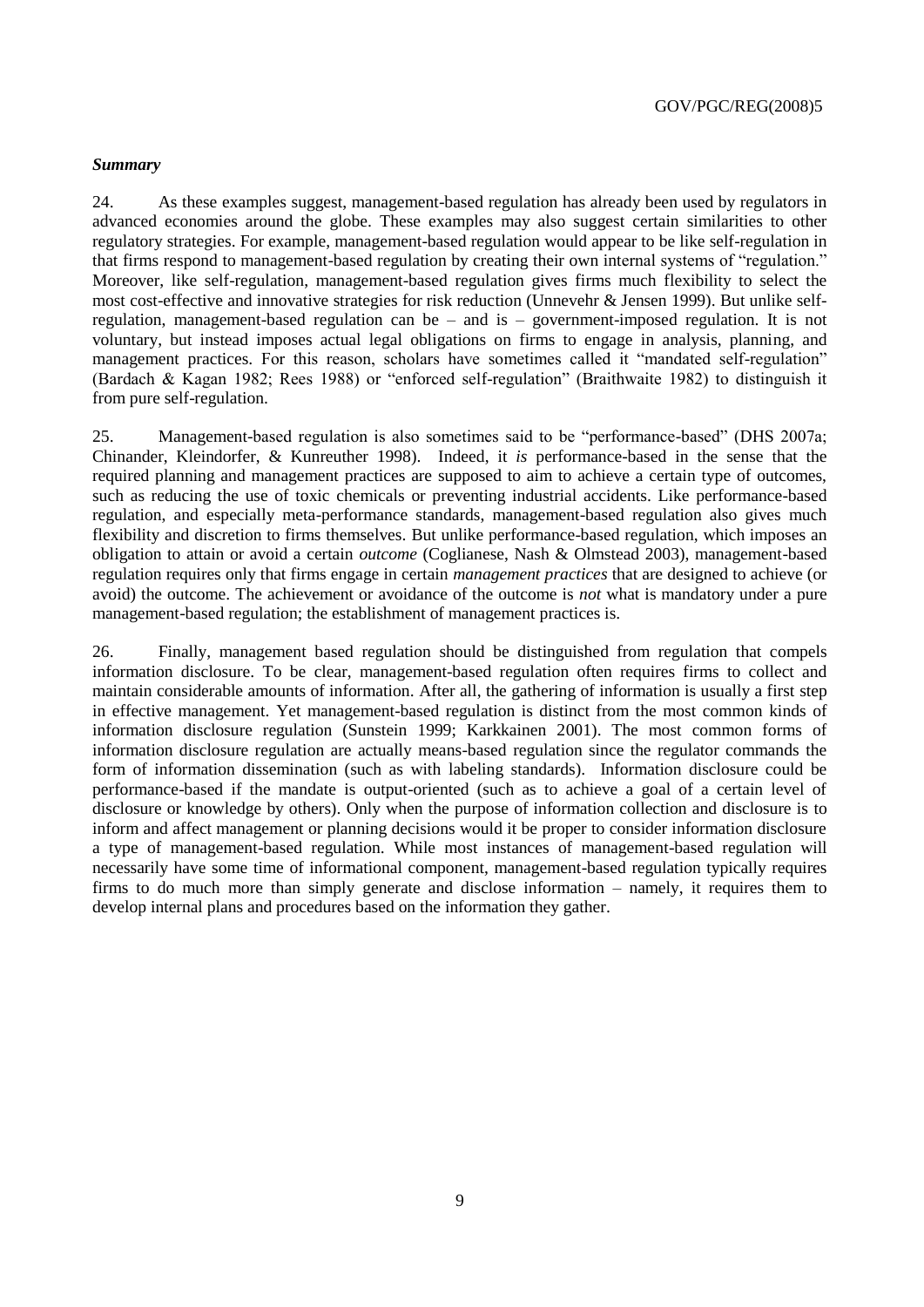### **CONDITIONS FOR THE USE OF MANAGEMENT-BASED REGULATION**

27. As noted at the outset of this paper management-based regulation holds advantages over traditional regulation, such as in providing firms flexibility to adopt more cost-effective solutions. However, this does not mean that it should be used to address every regulatory problem. After all, management-based regulation also holds potential disadvantages. The flexibility it gives to regulated firms may be used to the advantage of the firms more than to benefit the broader public. It may also be difficult for government or third-party auditors to determine whether management plans that look thorough and effective on paper are actually making a significant different in practice. Thus, in deciding whether to use management-based regulation, a regulator must compare this regulatory tool with its alternatives. Management-based regulation, like any regulatory option, should be selected only when it can be expected to lead to superior results, based on stated criteria, when compared with other available options.

28. The first question to ask, then, when considering management-based regulation is whether there is a need for regulation at all. The prevailing assumption is that competitive markets prove highly successful for producing and allocating society's resources, but that conditions for socially optimal free market transactions do not always obtain (Stokey & Zeckhauser 1980; Viscusi, Harrington & Vernon 2005). Regulation is therefore generally justified when the market fails for reasons of externalities, information asymmetry, market power, or when other problems such as distributional inequities arise (OMB 2003).

29. Assuming a need for regulation, how should a regulator choose between means-based, performance-based, or management-based regulation? The choice in any particular regulatory setting will depend on the circumstances and of course should be preceded by a regulatory impact analysis of each regulatory option (a topic addressed in more detail later in this paper). That said, several general observations can be made at this point about the choice between three major categories of regulatory tools.

30. Means-based regulation will often provide reasonable certainty of effectiveness in addressing the regulatory problem, since the regulator will usually only mandate those means that have been shown to work in the past. Means-based regulation may also be easier for government to assess compliance, since presumably all an inspector needs to do is observe whether the specified means are in use. However, as already suggested, means-based regulation can be a blunt tool, sometimes requiring more costly behavior for individual firms and discouraging innovation and the search for better or more cost-effective solutions. In some cases, the means that work well at some regulated firms may not work at all at other firms, given the particular circumstances of their operations. One size may simply not fit all.

31. In contrast to means standards, performance standards focus attention on desired outcomes and give firms flexibility to find less costly or better solutions. Rather than picking one means and requiring it for everyone, firms can choose how to address a problem as long as they meet the specified outcome. Furthermore, if performance standards are non-uniform, such as with market instruments like emissions trading, firms gain even greater flexibility. Non-uniform performance standards can yield still greater costeffectiveness by allowing some firms to perform worse provided others perform better, as long as average performance meets the regulatory objective. Of course, making performance standards work depends on being able to measure and monitor firms' performance (Stavins 1998). As noted at the outset of this paper, though, sometimes it is difficult to operationalize the desired outcome into an enforceable regulatory standard, or sometimes it is prohibitively costly for the regulator to monitor outcomes.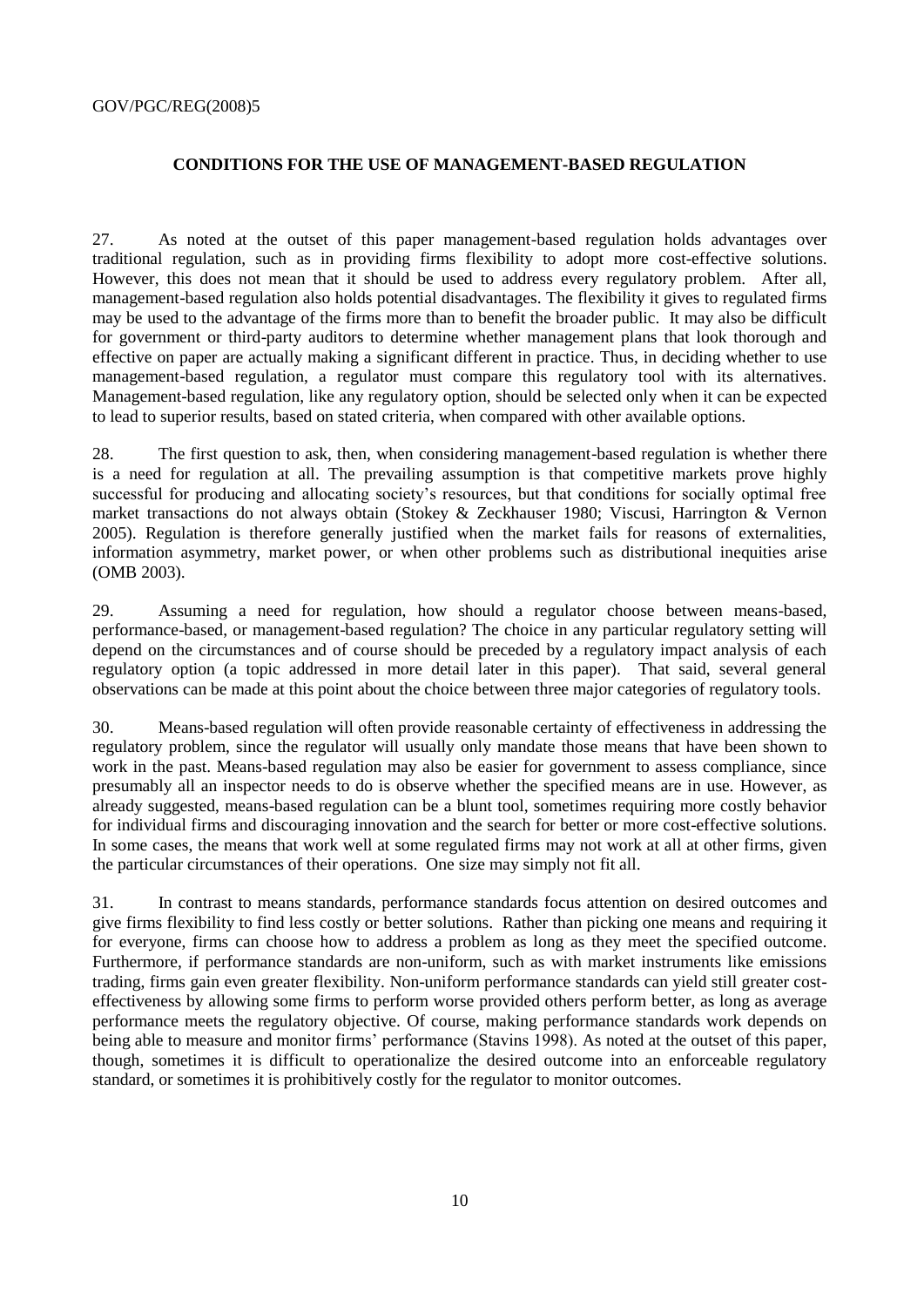32. In a world with no administrative or transaction costs, governments could craft optimal regulatory instruments of any type. They could create infinitely specified and adaptable means standards that fit each firm's operations perfectly. For example, if a particular pollution control technology works well for all but a few firms, an environmental regulator would be able easily to identify those few firms and issue alternative means standards applicable to them. Or if the regulator chose a performance-based approach, they could create optimally calibrated performance standards that were fully monitored. But the reality is that regulators do face significant transaction costs in selecting and implementing regulatory standards. They can neither adapt means standards to every firm's circumstances nor costlessly monitor every possible measure of performance. As such, administrative costs to the regulator become a key consideration in choosing among regulatory instruments.

33. It follows that these administrative costs can be expected to vary depending on at least two general factors that bear on the choice of management-based regulation and its alternatives: (a) the ease of assessing outputs, and (b) the degree of heterogeneity in regulated firms. If government possesses an ability to assess social outputs cheaply and accurately, then performance standards are a viable (and presumably desirable) regulatory standard. If the regulated sector is homogeneous (*i.e.*, most firms have similar operations that remain stable over time), then means standards are likely to be viable; a one-sizefits-all standard works well, obviously, when one size truly does fit all.

34. As Figure 1 shows, if regulatory problems can be arrayed on two axises, depending on the capacity of the regulator to assess outputs and the heterogeneity of the regulated community, the conditions favoring performance-based and means-based regulation are fairly clear. But what is the regulator to do when performance is hard to measure and firms are heterogeneous?



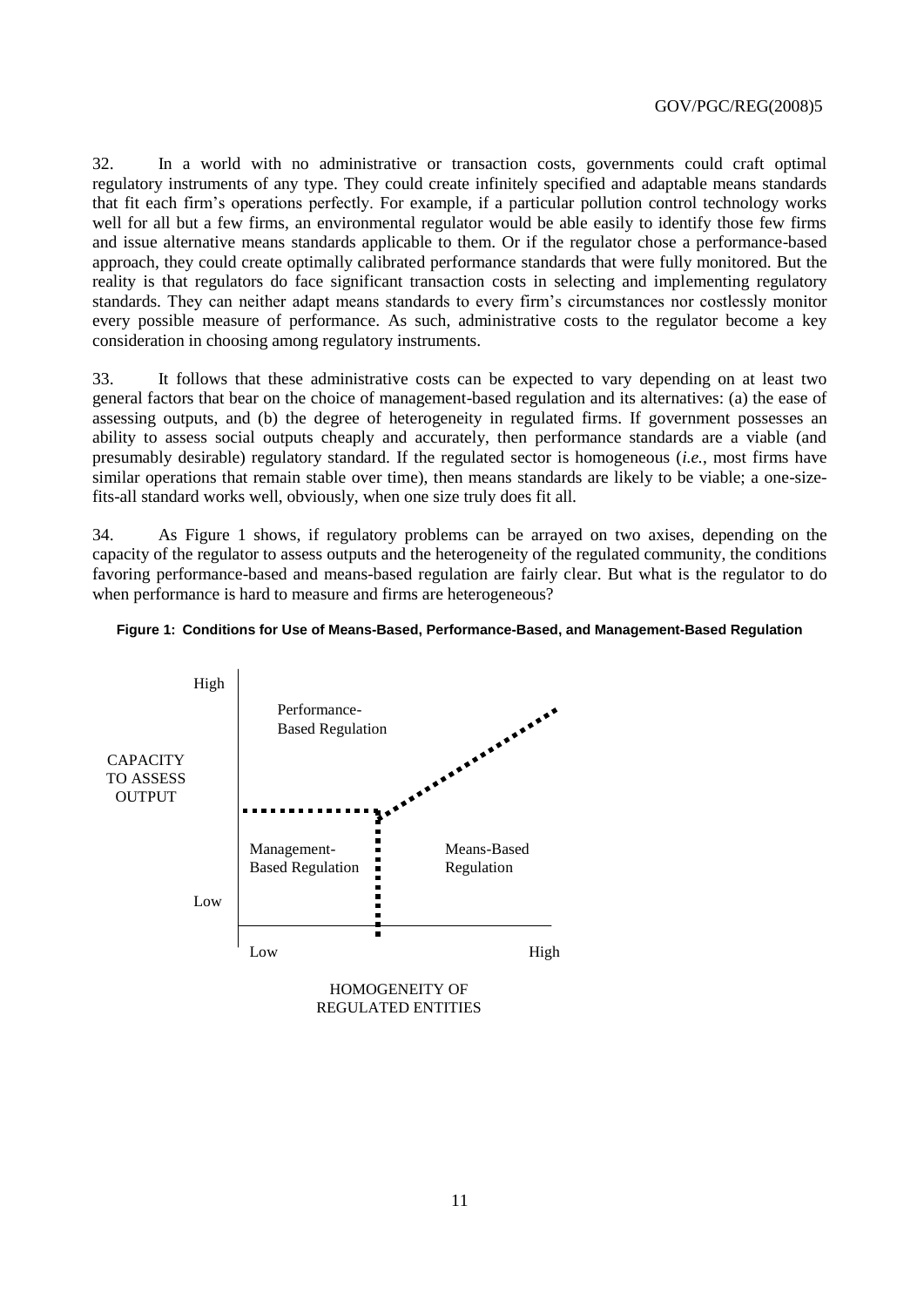35. Consider, for the sake of illustration, three emerging risk regulation issues facing many economies around the world:

- *Nanotechnology*. One of the fastest growing areas of technological development holds both enormous potential for improving consumer products and medicines but also some potential often yet unknown - for health and safety risks. Nanoparticles' size means that they may more easily lodge in the lungs, penetrate the skin, and even possibly pass through the blood-brain barrier.
- *Import safety*. Recent incidents of tainted consumer imports, ranging from pet food to toothpaste to children's toys, have highlighted the risks from global trade. In an increasingly globalized economy, import countries face an increasing challenge of ensuring that products not directly covered by their own consumer product rules and regulatory oversight will still be safe.
- *Security of hazardous facilities*. Terrorist attacks of chemical plants, nuclear facilities, petroleum refineries, and other industrial operations threaten more than the destruction of these facilities. They also pose grave risks of broad-scale public harm, throughout the surrounding community and even possibly region.

36. These three examples share two characteristics that make them difficult to address by traditional regulatory instruments. First, they are problems where it is difficult to prescribe a one-size-fits-all solution. Nanoparticles are incredible diverse and their properties vary considerably from one compound to another. Imports are also highly varied and they are continually changing due to market demand and technological innovation. Industrial operations pose highly varied security risks depending on their location and type of process. As a result of the heterogeneity in these areas, imposing traditional regulatory specifications is difficult, if not impossible for a government regulator. When there is no common solution for all firms, imposing specific requirements will lead to costly, ineffectual, or even at times counterproductive results.

37. Second, all three problems are ones where it is difficult to specify desired outcomes in regulatory standards. In each, the regulator is unable to monitor or measure risk adequately in order to require that firms keep risks below some specified level. In the case of nanotechnology, the health risks are largely unknown at this time, but the properties of nano particles and their size make it plausible that at least some of these new materials will pose public health risks. In contrast, the risks associated with product imports may be better known (e.g., lead paint on toys, contaminated toothpaste) - but it is much harder to monitor the risks created by imports, given the vast number of different products and the large volume of imports received by developed economies. With respect to security risks to industrial operations, the consequences will be easy to spot only once it is too late - so while some kind of preventative regulation is needed, it is hard to measure risk when it is ultimately generated by creative agents who can deliberately seek to identify and exploit weaknesses in any firm's security.

38. Challenges like these defy the conditions where traditional regulatory tools will work. They would meet the conditions where regulators could consider management-based regulation to be a viable regulatory option, because they present problems for which regulators would face substantial difficulty measuring outputs and where the regulated firms or their processes are much too heterogeneous to make it feasible to mandate specific means.

39. The same is true for the examples of management-based regulation described in the previous section of this paper: namely, HACCP, chemical accident avoidance planning, and pollution prevention. For obvious reasons, no simple laboratory test of any kind can measure the (generally low) risks of chemical accidents, making performance standards infeasible. In the food area, the traditional methods of sensory monitoring for contamination (such as the so-called "poke and sniff" method) are often unable to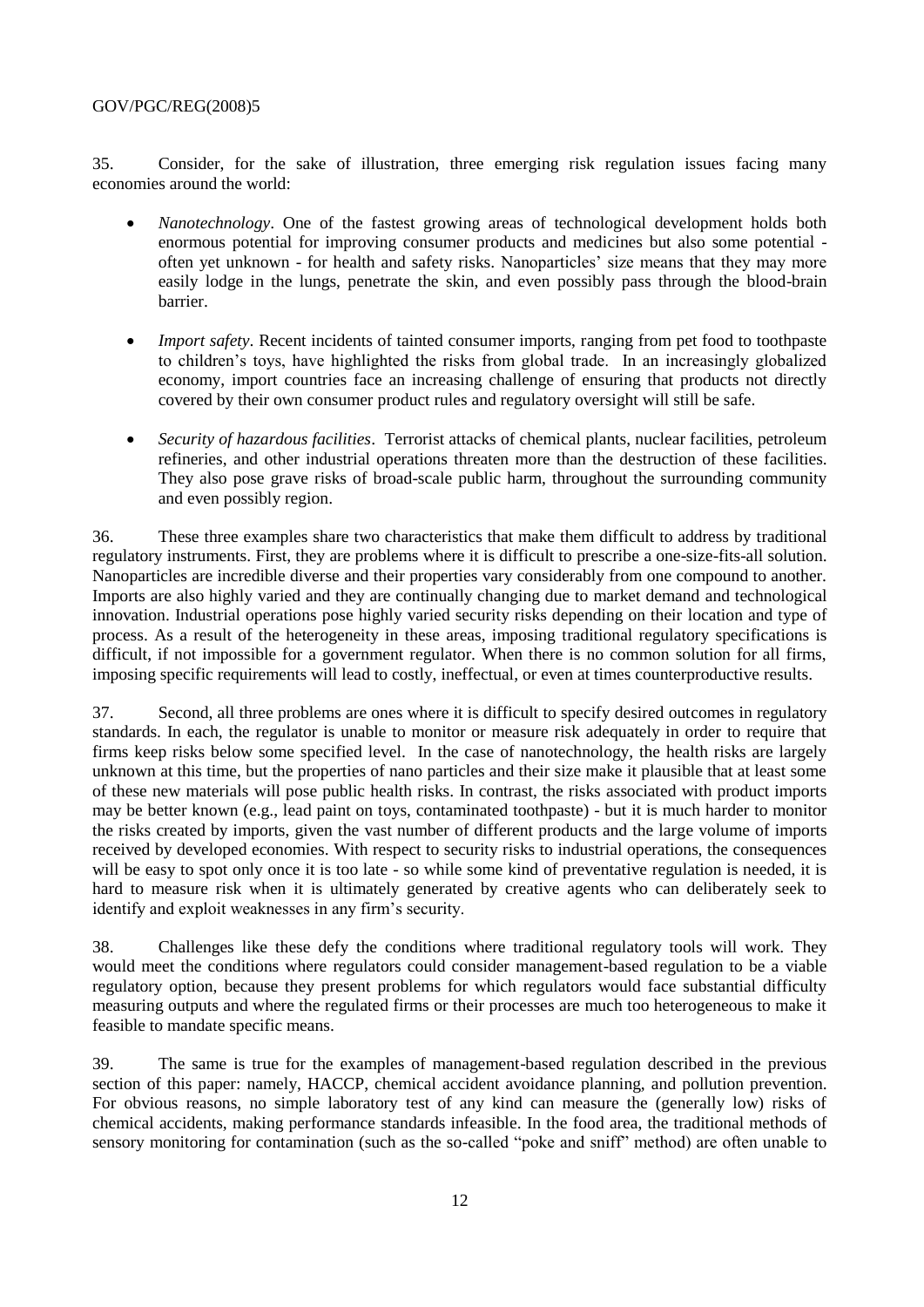detect the presence of pathogens, and lab results from advanced microbial testing can sometimes take too long to generate before perishable products must be shipped out into the supply chain (National Academy of Sciences 1998). Moreover, the large number of firms covered by all three examples of regulations suggests that that the regulated population is highly heterogeneous. The U.S. Food and Drug Administration once noted, for example, that even in the relatively narrow fruit juice manufacturing sector "no two processors use the same source of incoming materials or the same processing technique, or manufacture in identical facilities" (FDA 2001). Even more extensive variation in operating conditions can be found across the firms addressed by chemical accident prevention and pollution prevention regulations.

40. Management-based regulation is worth considering any time the government confronts hard-toassess risks generated by many diverse firms. Inevitably the firms and their managers will tend to have better information about the risks associated with their operations and the possible ways to reduce or manage those risks cost-effectively (Coglianese, Zeckhauser & Parson 2004). Management-based regulation recognizes and seeks to leverage industry's informational advantages. Unlike traditional forms of government regulation that treat the regulated firm as something of a "black box" - with the regulator not particularly caring what goes on inside companies as long as they used the prescribed means or achieve the outcomes desired by the regulator - management-based regulation explicitly seeks to shape the actual operations of a firm, imposing requirements for systematic planning with respect to public risks and the adoption of internal procedures, training, and management practices.

#### **DOES MANAGEMENT-BASED REGULATION WORK - AND WHY?**

41. Can management-based regulation actually work? At least at first glance, a skeptical response to this question might appear warranted. After all, by definition management-based regulation does not require that regulated entities actually make any improvements in their outcomes. Instead it requires them to engage in analysis, planning, and the creation of internal processes. And sometimes, as with the pollution prevention planning laws in various states in the U.S., management-based regulation does not even require firms to implement their plans. As such, some observers might view with suspicion the flexibility management-based regulation gives to firms to select their own means of fixing the regulatory problem. That discretion could be used by firms to game regulators, perhaps simply by making it look like the firms are managing their operations responsibly by creating documents and procedures that look good on paper but do not reflect the reality of the firms' day-to-day operations.

42. These are not unreasonable concerns. Ultimately, though, the question of whether managementbased regulation works is an empirical one. So far, data on the use of management-based regulation suggests that it can indeed make a difference, at least in some cases. If we look at the three areas where management-based regulation has been used in the United States, there is evidence suggesting it can indeed be effective in addressing important regulatory problems. For example, foodborne illnesses from E. coli O157:H7, a serious pathogen that prompted the mandating of HACCP in the beef industry, have decreased 42% in the United States following HACCP's introduction (CDC 2006). Insurance claims in chemical industry declined by 40% in the decade after the introduction of federal risk management planning requirements (Coglianese & Lazer 2003). In the state of Massachusetts - the first state to adopt mandatory pollution prevention planning laws - the use of toxic chemicals declined by 41% in the decade following the law's adoption, with a decline of 88% in the emissions of toxic chemicals (Coglianese  $\&$ Nash 2004).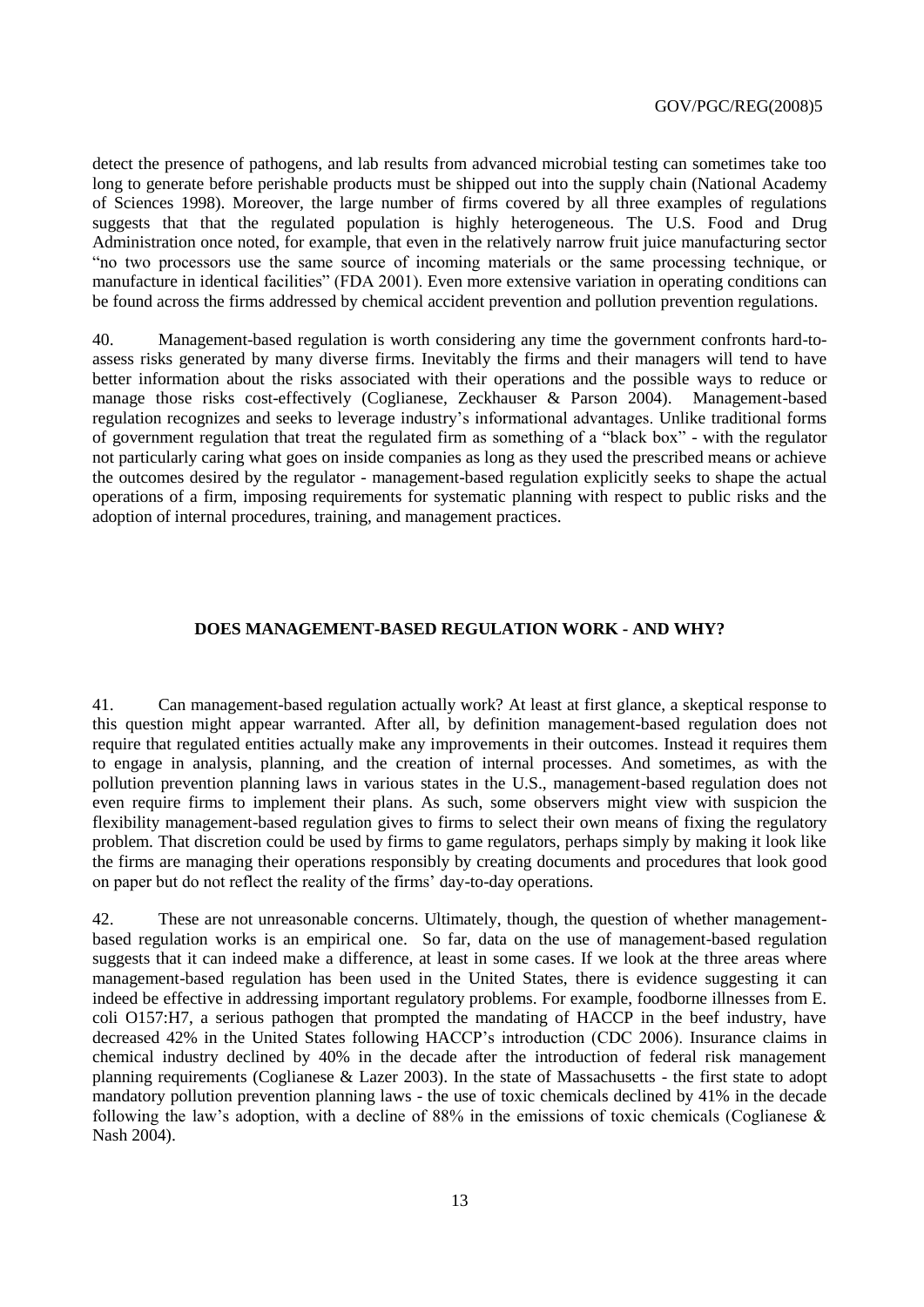43. These data need to be approached with some caution, though. In the area of food safety, despite the decline in foodborne illnesses related to E. coli and other pathogens in the U.S., illnesses related to a small number of other foodborne pathogens have actually increased (CDC 2006). In addition, other factors unrelated to the introduction of management-based regulation may explain at least some of the changes in reported outcomes, whether for the worse or the better. For example, foodborne illnesses constitute a broad proxy for the impact of HACCP in reducing pathogens during the processing of food. Illnesses can be caused by the spread of pathogens in the handling or preparing food - not just the processing of food in plants covered by the HACCP regulation. Changes in these other pathways leading to the ultimate outcome (illness) could well mask the true effects associated with HACCP in addressing pathogen introduction during the processing of food. Illnesses could rise even if HACCP resulted in pathogen reductions in food processing, and they could drop even if HACCP caused no change in pathogen reductions in food processing.

44. In addition to confounding effects from other contributing causes, the introduction of management-based regulation does not always occur in isolation of other regulatory changes. For example, the reported declines in toxic emissions in Massachusetts might have been affected by changes in conventional regulations, such as the new performance-based hazardous air pollutant requirements adopted by the federal government around the same time as the passage of the TURA law. The likelihood that broader legal factors explain some of the decline in toxic chemicals is suggested by the fact that overall toxic emissions declined 46% across the United States during the same period (Coglianese & Nash 2004). Moreover, compared with neighboring states in New England, where toxic emissions also declined an average of 87% during the same period (Coglianese & Nash 2004), the 88% decline in toxic emissions in Massachusetts does not look nearly as striking (Karkkainen 2001). The declines reported during the same period in New Hampshire (93%), Connecticut (92%), and Rhode Island (91%) were somewhat larger than experienced in Massachusetts, even though none of these other states had adopted a management-based pollution prevention law (Coglianese & Nash 2004).

45. Given the potential for confounding effects, it is necessary to turn to statistical analysis to untangle the precise effects of management-based regulation. Bennear (2007) has tested the effects of the pollution prevention planning laws using longitudinal data on toxic emissions from more than 30,000 facilities throughout the United States, both from the fourteen states that had adopted pollution prevention planning laws similar to TURA as well as those that had not. These laws, recall, only require that firms plan - not necessarily that they implement their plans. Using a differences-in-differences statistical strategy, Bennear compared the trends in toxic emissions across both the "experimental" group of states with management-based regulation and the "control" group of states without management-based regulation. Emissions declined everywhere, but to determine whether changes came about due to the introduction of management-based regulation, Bennear analyzed how the trends in management-based regulation states fared against other states, when controlling for a variety of other factors correlated with toxic emissions. She found that the presence of a management-based regulation in the jurisdiction within which facilities were located was associated with about a 30 percent decrease in toxic emissions - over and above what otherwise would have occurred in the absence of the management-based law. Bennear's (2007) study is the strongest evidence that management-based laws like TURA can contribute positively to their intended results.

46. This research isolating positive effects of management-based regulation raises the question of how exactly it is that management-based regulation works. If laws like TURA only require firms to engage in planning but do not even require them to follow their internal plans, it may be wondered why firms would ever invest in the additional costs that would be involved in implementing their plans. Is positive social change in the wake of management-based regulation consistent with rational economic behavior?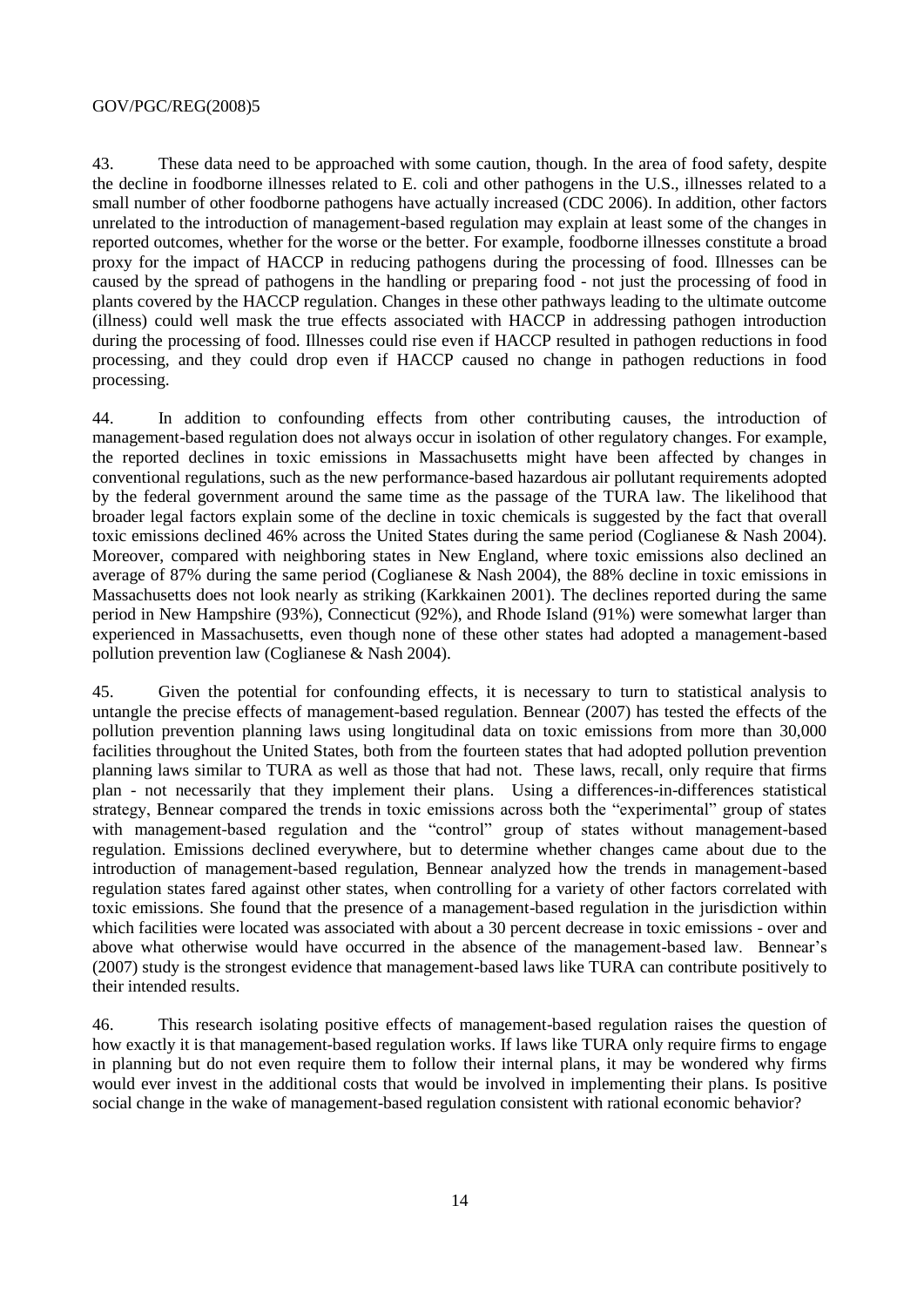47. It has sometimes been argued that, even in the absence of regulation, socially responsible behavior yields bottom line results for businesses (Porter & van de Linde 1995) - what has come to be known as "win-win theory." For example, Reinhardt (2000) shows that making investments in social goals can advance a company's profits if doing so enables the company to lower production costs, differentiate its products from competitors, or manage liability risks better. Yet despite these reasons for businesses to act in socially responsible ways, the continued need for regulation would indicate that firms do not find enough private benefits to act in ways that are privately costly but socially optimal. As Palmer et al. (1995) caution, if there was money simply lying on the floor in terms of profits from corporate responsibility, companies would have picked it up already.

48. The scholarly debate over win-win theory is relevant to management-based regulation. Although management-based regulation compels firms to engage in planning, it still gives firms considerable discretion to decide what these plans should contain. In the exercise of this discretion, firms may simply engage in the required planning instead of actually undertaking the costly, follow-through action needed to implement their plans and achieve improvements in the outcomes addressed by the regulation. The evidence of the positive effects of management-based regulation suggests that firms do indeed respond to management-based regulation by making at least some investments that they otherwise would not make. Yet these effects cannot stem from win-win theory by itself. After all, if there were private gains to be had from the investments taken after the introduction of management-based regulation, would not firms already have reaped these gains even without the imposition of management-based regulation? Three complementary accounts explain why management-based regulation can be expected to work, even when regulation simply mandates that firms engage in planning and analysis.

49. The first explanation might be called a theory of "sunk search costs." This account, like win-win theory, recognizes that firms can reap private rewards from investing in actions that deliver positive social outcomes. But it also recognizes that firms face costs associated with identifying socially beneficial actions that also yield private actions. In other words, to extend Palmer et al.'s analogy, firms do not find money simply lying on the floor waiting to be picked up by taking socially responsible action. Rather, such money lies hidden underneath the floor tiles and behind the shop equipment - if only they can find it. Since finding cost savings and competitive advantages from socially responsible behavior is costly, rational firms will only expend the necessary search costs when the expected net benefits exceed the search costs. Since firms have not found these cost savings yet, they may well view the expected net benefits as small, discounted by a low probability estimate of finding anything. If nothing else, firms' managers may "expect there would be more value in devoting their management resources to some other area" (Bennear 2006). For this reason, firms might be said to be rationally ignorant of potential win-win opportunities. However, when a management-based regulation mandates firms to engage in planning and analysis, firms must engage in search costs that they otherwise would have avoided. Search costs become sunk costs to the firm, and any cost-saving or profit-enhancing actions firms identify along the way of complying with management-based regulation will be adopted as long as they prove net beneficial.

50. A second explanatory account focuses on the complementarity between planning and the achievement of social goals. Bennear (2006) argues that for mandated management activities to deliver social benefits, there must be a direct connection between the mandated activities and the desired social outcomes. This complementarity is most readily apparent with problems that arise due to poor management. Accidents in chemical plants, for example, could be expected to occur more frequently in facilities with poor oversight and coordination. At the limit, entirely untrained workers who mix chemicals on their own accord, without supervision, would clearly be expected to be more likely to cause an accident. To the extent that there are management-based *problems*, then management-based regulation is clearly complementary. For these types of problems, management-based regulation would yield results if firms are not already engaging in a socially optimal level or quality of analysis, planning, and other management activities. In other words, the lack of good planning is itself a type of market failure.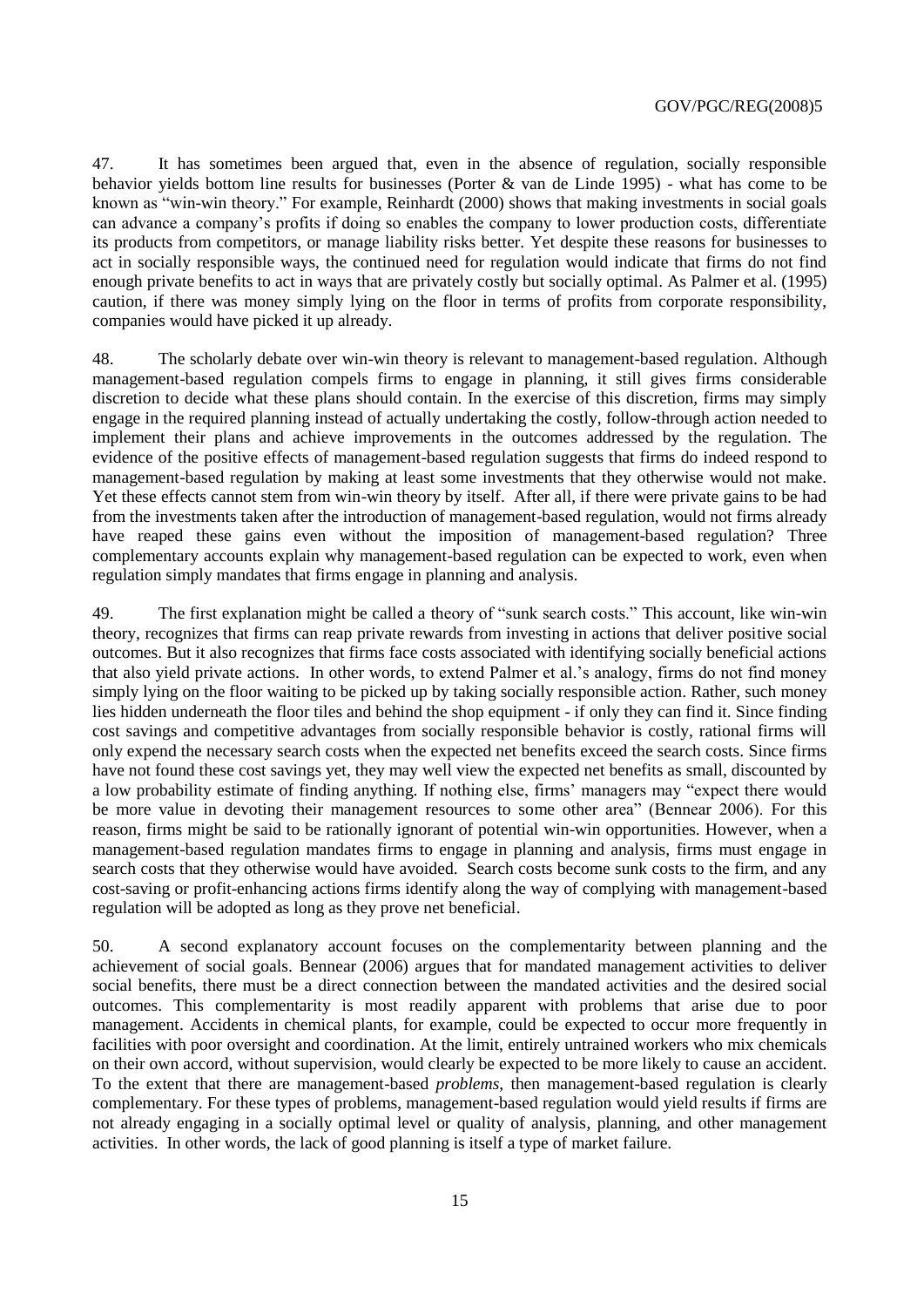51. Finally, management-based regulation may work because of a background threat of liability under a meta-performance standard (such as tort liability) or other regulatory threats (such as the risk of increased regulatory scrutiny under other laws). If firms face the risk of liability if they discover problems but do nothing to solve them, then once problems are discovered in response to a management-based mandate, firms have a background incentive to take action to solve them. On this account, it is not solely the management-based regulation that operates to induce firms to make costly investments that follow-on management-based regulation, but the interaction between such regulatory commands and other legal norms.

52. At present, researchers have yet to distinguish which of the three accounts best explains the impact of management-based regulation. It remains possible that a combination of some or all of the three explanations could be operating at the same time. However, the existence of these reasons for expecting management-based regulation to work combined with the available data showing that management-based regulation can indeed work, suggests that management-based regulation should be considered a viable option when regulators consider options for addressing public risks.

53. That said, it is one thing for a regulatory tool to achieve improvements in the near term, shortly following its introduction. It is another for that tool to sustain long term and continual improvements over time. Since sometimes management-based regulations explicitly seek to encourage businesses to make continuous improvements in their facilities' operations, it is worth asking whether a management-based approach can continue to encourage firms to make investments over time. Interestingly, Bennear (2006) tested for the effects of management-based regulation on facilities over time. The most statistically significant effects (at the five percent level) occurred within two to four years after the imposition of a planning mandate. However, the statistical significance dropped for years five and six (ten percent level). After year six years, mandatory planning requirements showed no statistically significant effect on toxic emissions.

54. These declines in statistical significance could simply result from the decrease in the number of states with older management-based regulations related to pollution planning - making statistical analysis difficult due to the small sample size. But it could also indicate that management-based mandates yield diminishing effects over time. According to interviews reported by Coglianese & Nash (2004), facility managers in one state with toxic planning laws generally indicated that they achieved most gains from the required management exercises in the first few years after passage of the management-based regulation. There is reason to wonder, then, whether some businesses tend to view required planning, over time, as little more than a paperwork exercise. After managers identify and respond to the low hanging fruit soon after the introduction of management-based regulation, they may be able to find fewer opportunities (or fewer low-cost opportunities) to make further improvements. This remains an important consideration for both researchers and policymakers.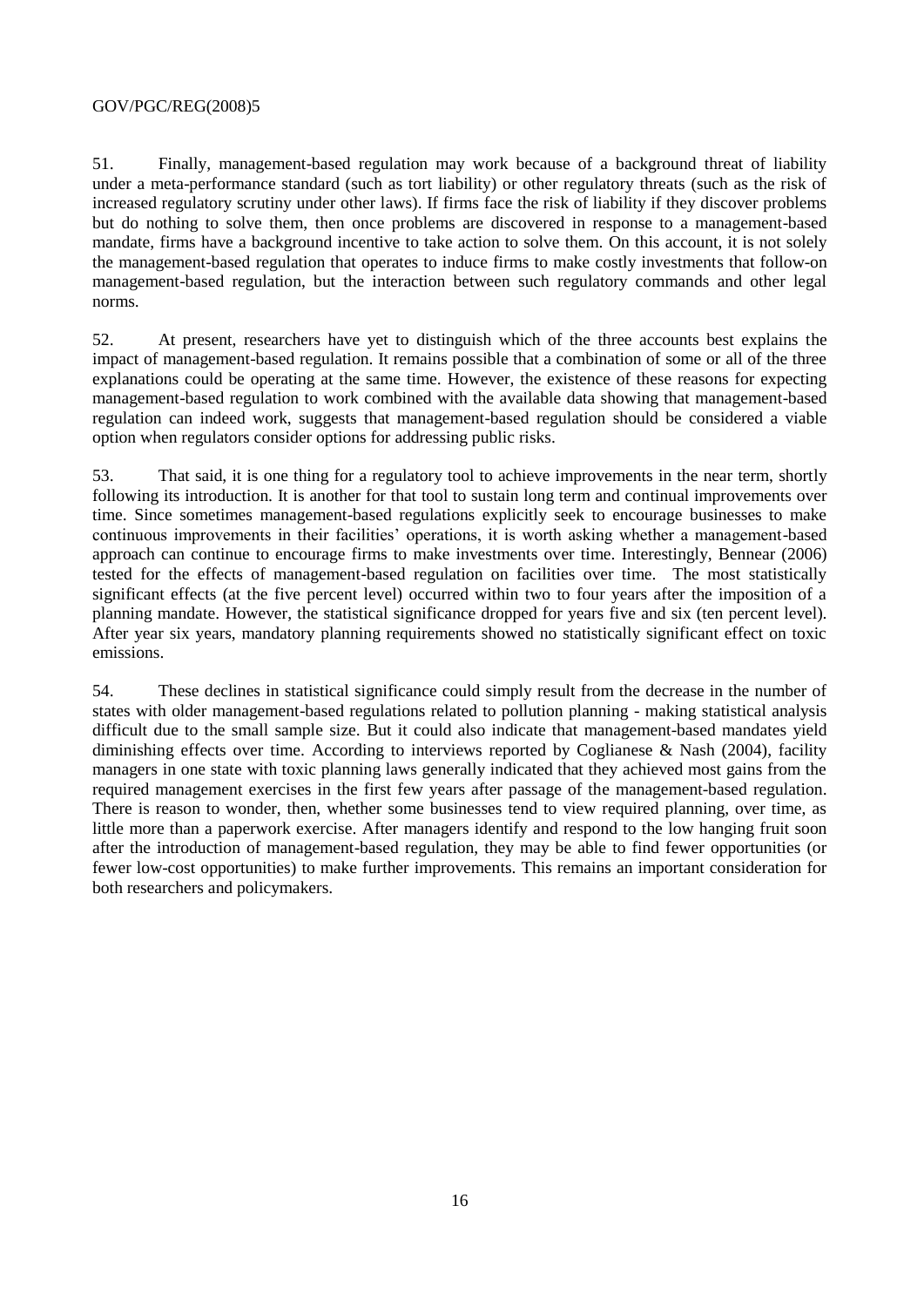### **DESIGNING EFFECTIVE MANAGEMENT-BASED REGULATION**

55. Even though research shows that management-based regulation can yield positive social benefits, this does not mean that all types of planning requirements will be equally successful. Policymakers need to consider how best to design management-based regulation. As with other regulatory instruments, the effectiveness of management-based regulation almost certainly depends on how they are designed and used. Management-based regulations vary in terms of at least four major characteristics, each of which may affect the ultimate impact that the regulation achieves.

56. The first characteristic centers on the nature of the mandate. Management-based regulation can require planning only or it can require planning plus implementation of firms' plans. As noted, the pollution prevention laws studied by Bennear (2007) only required that firms engage in planning, not that they implement their plans. In contrast, HACCP requires that firms not only engage in hazard analysis and internal planning, but that they adhere to the plans and procedures developed under HACCP. Regulatory decision makers should consider the incentive effects that each option may have. "Planning only" requirements can work when firms will find it cost-effective to implement their plans once they have sunk costs into planning. But if firms have no other incentive to implement their plans, either because they are unlikely either to find win-win gains or face background liability, then requiring implementation should be considered because otherwise planning would be an empty gesture. However, regulators also need to be cognizant of the impact an implementation mandate may have on the quality and rigor of the planning firms engage in. If firms know they will be required to implement the plans they develop under a management-based regulation, they may develop plans that identify fewer problems or that only consider the least costly (and perhaps least effective) solutions. In deciding whether to require implementation, then, regulators need to consider whether they have the governmental resources to review the adequacy of firms' internal management plans and monitor firms' diligence in implementing them.

57. The second characteristic focuses on how prescriptive management directives should be. Some management-based regulations impose only broad standards for planning, while others are quite detailed. Under the Masssachusetts Toxic Use Reduction Act, for example, plans must simply contain "a comprehensive economic and technical evaluation of appropriate technologies, procedures and training programs for potentially achieving toxics use reduction." In contrast, the U.S. Environmental Protection Agency's chemical risk management regulations call for firms plans to address:

- i. Initial start-up;
- ii. Normal operations;
- iii. Temporary operations;
- iv. Emergency shutdown and operations;
- v. Normal shutdown;
- vi. Start-up following a normal or emergency shutdown or a major change that requires a hazard review;
- vii. Consequences of deviations and steps required to correct or avoid deviations; and
- viii. Equipment inspections.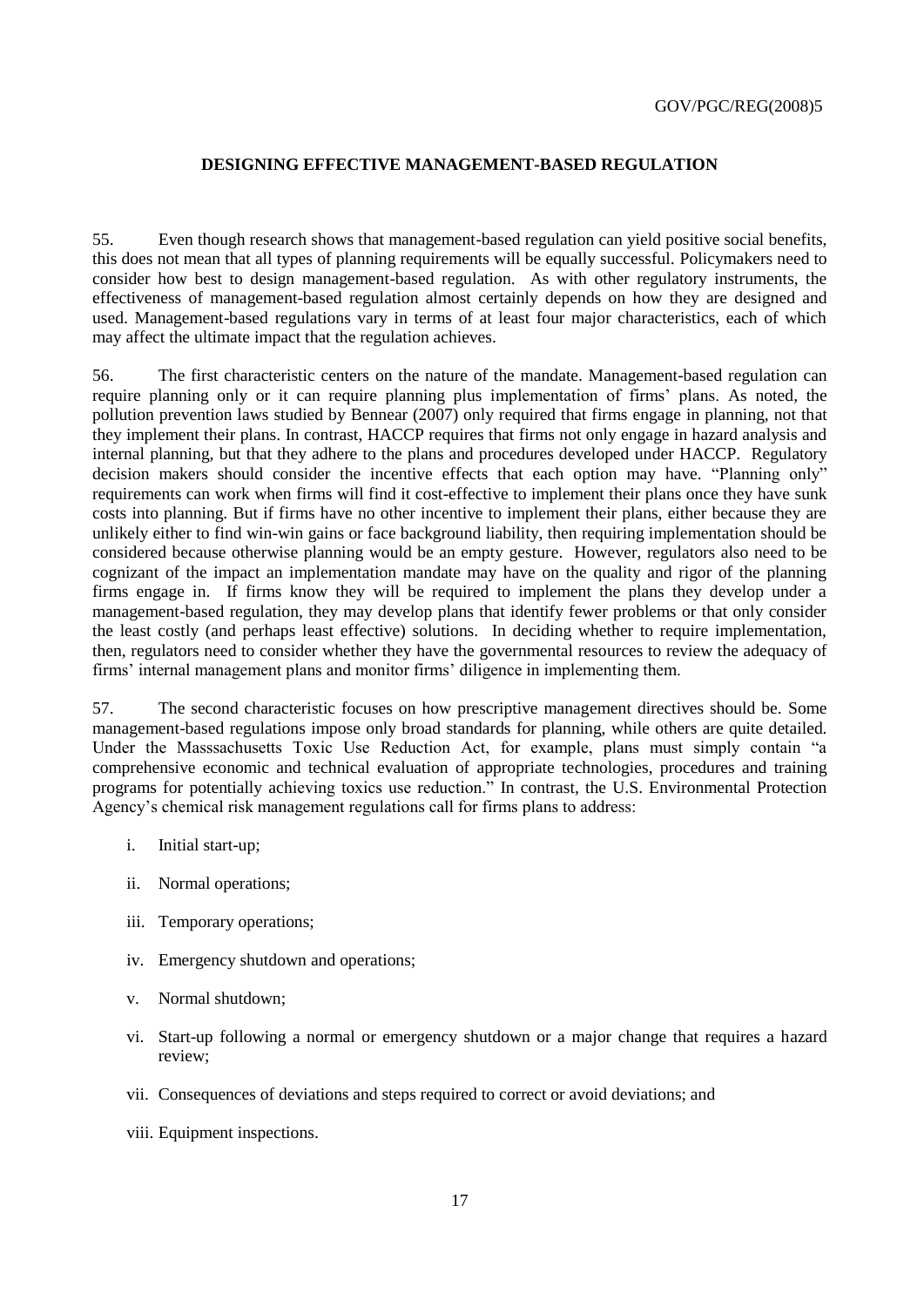58. The degree of specificity selected will likely depend in part on the degree to which the regulator already understands the important parameters in managing certain kinds of problems.

59. A third characteristic centers on whether firms should be required to submit their plans for prior approval from regulators. Actual management-based regulations vary on this dimension in several ways. For example, in Canada the government must review in advance all HACCP food safety plans submitted by seafood processors and must give approval before firms can proceed to implement their food processing. In the United States, chemical companies must submit their risk management plans to the government in advance, but the government does not need to approve them. Finally, some managementbased regulations (such as the US Food and Drug Administration's HACCP rules) simply require firms to keep their management plans on file and make them available on request to government inspectors. The regulator's capacity to review firms' plans in advance is likely to affect which of these options gets selected.

60. A final characteristic of management-based regulation focuses on their associated paperwork and auditing requirements. When management-based regulation is needed to get firms to plan and act to reduce risks, this means that firms' incentives are not aligned to conduct such planning and action on their own, and hence some firms in such situations have incentives to try to resist complying with the letter and spirit of the management-based requirements imposed on them. Some firms can be expected to devote as little effort as possible to their planning and to create plans that simply try to minimize their private implementation costs. When management-based regulation requires both planning and implementation, firms may have the incentive to cut corners on implementation. Regulators therefore need to be able to assess whether firms' planning has been adequate and monitor whether firms are following their plans. The way regulators do this is by imposing suitably detailed record-keeping requirements and instituting inspections or third party audits. Many management-based regulations are enforced by documentation reviews. For example, HACCP includes requirements that food processors regularly check temperatures and the cleanliness of surfaces that come in contact with food - and that they keep meticulous records of both temperatures and surface cleanings.

61. Management-based regulations vary in terms of the frequency of inspections, from continuous inspections for certain firms in the food industry to annual (or even less frequent) visits for other firms. In addition, under some management-based regulations, third parties are given responsibility for auditing compliance, which may reduce government inspection costs. Massachusetts' TURA, for example, requires that each facility have a certified "pollution prevention planner" review their plans for compliance with the planning criteria in the law. Such third party auditing is also increasingly part of private managementbased codes, such as ISO 14000 (Prakash & Potoski 2006). Whether the auditors are third parties or employed by the government, they nevertheless face common and significant challenges in overseeing management-based regulation. Even when the law contains highly specific planning criteria, what constitute "good" management effort may still be at least somewhat open-ended or case specific, especially since ultimately management-based regulation gives firms discretion in deciding how to address their own risks.

62. In addition to the characteristics of management-based regulation, an additional design issue is whether other regulatory instruments should be combined with management-based regulation. For analytic purposes in this paper, management-based regulation has been treated in isolation - but in practice, it can be combined with some limited forms of means-based or performance-based regulation. For example, even though food processors are now subject to HACCP requirements, they can (and are) still subject to other regulatory commands, such as that they use specific means such as refrigeration or that food handlers wash their hands. When regulators can be confident that a particular means - such as refrigeration and handwashing - works effectively across all regulated firms to address part of a regulatory problem, or when they know that a particular method of measuring performance can partially addresses a regulatory problem, then it will be appropriate to combine these limited means or performance standards with management-based regulation.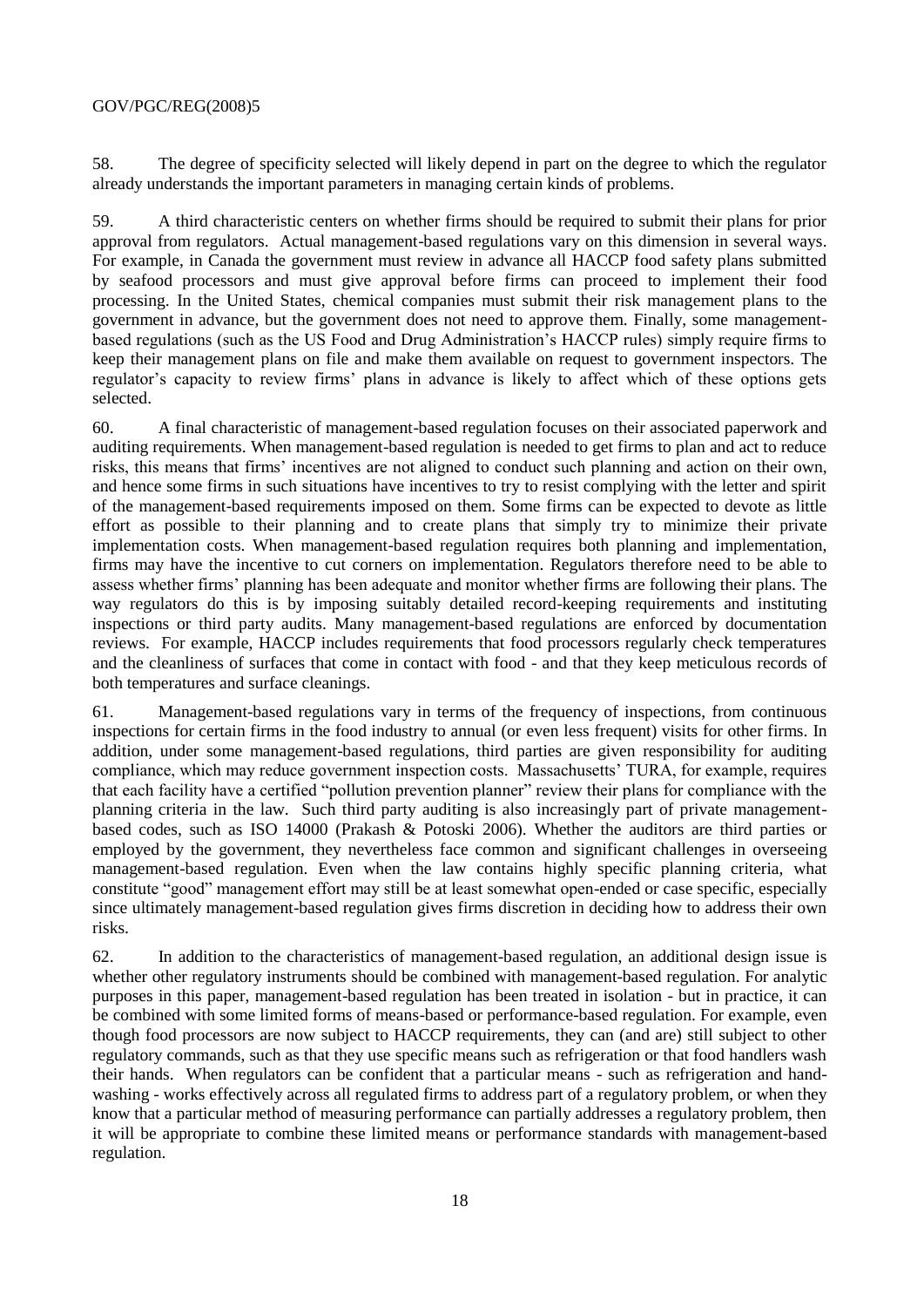63. Management-based regulation is sometimes combined with performance measurement, even though the performance measures do not form the basis of the regulation's command. For example, in the area of food safety, the US Department of Agriculture has combined its HACCP requirements with requirements that firms sample products and test for levels of E. coli and salmonella (USDA 1996). These performance requirements are inadequate by themselves as a basis for the regulatory command, since testing regimens necessarily rely on a relatively small number of samples and since perishable food products must be shipped into distribution before testing results can be confirmed. For reasons like these, regulators often cannot rely on performance measures as the obligatory command in a regulation. Yet even in such circumstances, a performance testing regimen can still be used to aid firms and regulators in assessing the quality and efficacy of firms' management plans and implementation. Regulators can also use such "backdrop" performance measures as a way of determining which firms' plans and record-keeping to scrutinize more closely.

#### **REGULATORY IMPACT ANALYSIS AND MANAGEMENT-BASED REGULATION**

64. In choosing between different design characteristics of management-based regulation - and even in deciding whether to use at all - regulators should engage in the same kind of regulatory impact analysis needed for any sound regulatory decision (OECD 2005). Regulators need to gather discrete information about the nature of the specific problem management-based regulation would address, as well as the estimated costs and benefits of different solutions to that problem, including management-based regulation and its alternatives. In conducting a regulatory impact analysis of management-based regulation, analysts confront many of the same challenges that arise with analyzing any proposed regulation, such as quantifying and monetizing the anticipated benefits and costs of the regulation (Hahn & Dudley 2007) and assessing the uncertainties associated with different choices (Jaffe & Stavins 2007).

65. The very flexibility inherent in management-based regulation does present some qualitatively distinct challenges for regulatory analysis. Since different firms can be expected to plan for and implement different techniques and technologies, there will be varying costs and benefits associated with each of these approaches. The U.S. Department of Homeland Security (DHS) recognized this challenge when it recently imposed management-based anti-terrorism standards on the chemical industry:

As this regulation is not a "command and control" regulation, owners and/or operators will have considerable flexibility in how they choose to comply with its requirements.[M]any facility owners and/or operators will choose such measures as building fences, enhancing perimeter lighting, and hiring additional security guards in order to comply with the risk-based performance standards.

We expect that chemical facility owners and/or operators will take full advantage of the flexibility that these risk-based performance standards will provide and will conduct facility-specific and company-specific analyses to determine the most cost-effective method to comply with the requirements of this interim final regulation. However, because process changes are so facility- and business-specific, DHS has no way of estimating how many facilities may ultimately implement such measures for the purpose of estimating compliance costs (DHS 2007a).

66. Ideally, the regulatory analyst would want to know which methods which firms will use, and what level of effectiveness these various methods will have in terms of delivering social benefits and at what cost. However, since management-based regulation will tend to be used in situations where the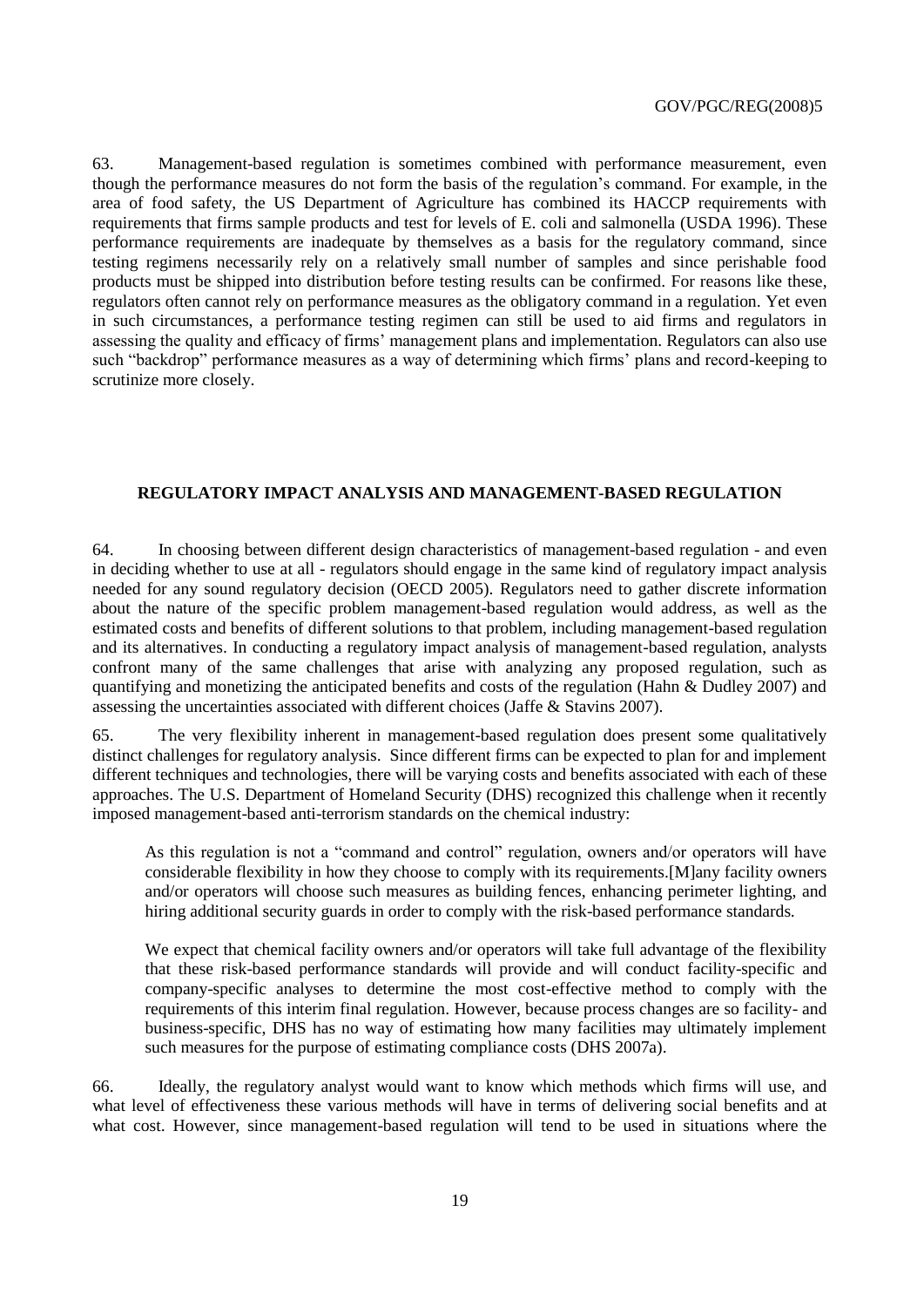regulated industry is highly heterogeneous, it will be quite difficult to assess these costs and benefits a high level of precision, since what firms will do will vary.

67. Still, regulators can and must make estimates - even if they are sometimes "simply [the government's] best guess based on currently available information," as the DHS acknowledged in issuing its recent anti-terrorism rule (DHS 2007a). If nothing else, it should be possible to place upper bounds on the predicted costs and benefits of management-based regulation. The cost of a management-based regulation should not be expected ever to exceed the product of the number of regulated firms and the marginal cost of the most expensive intervention possible.

68. Since all proposed regulations in the US expected to have an annual impact of \$100 million (USD) on the economy must undergo careful economic analysis by the implementing agency and a review of that analysis by the White House Office of Management and Budget (OMB) (Graham 2007), management-based regulations that meet this threshold have been subjected to extensive benefit-cost analysis and provide instructive examples of some of the distinctive analytical challenges associated with management-based regulation can be addressed.

69. For example, in the 1990s, the US Occupational Safety and Health Administration (OSHA) developed a major regulatory proposal to address muscular-skeletal disorders (MSDs) caused by repetitive motions in the workplace. OSHA's "ergonomics rule" required employers that had workers experiencing MSDs to create ergonomics management programs within their workplace. The rule was a classic management-based regulation in that it required employers:

…to implement a program that includes the elements of any sound safety and health (ergonomics) program. These include management leadership and employee participation, job hazard analysis to identify musculoskeletal hazards, the implementation of controls to reduce the hazards identified, training for employees and their supervisors or team leaders in jobs that have MSD hazards, management of musculoskeletal disorders when they occur, and regular evaluation of the program to ensure that it is functioning as intended (OSHA 2000a: 68762-63).

70. OSHA touted the flexibility the rule provided because it "requires employers to establish a basic framework with widely agreed-upon elements but leaves employers free to provide many of the establishment-specific details" (OSHA 2000b). The ergonomics rule would protect millions of workers across all industries in the United States. OSHA reported that in 1996 about 625,000 workers experienced MSDs significant enough to lose one or more workdays (OSHA 2000a). In some industries, workers faced an 80% probability over their career of losing time at work due to a work-related MSD injury (OSHA 2000a).

71. Matching the significance of the workplace MSD problem itself were the challenges facing the regulatory analysts. The resulting regulatory impact analysis for the ergonomics rule ran over 700 pages in length - since the rule covered every sector of the economy. Overall, OSHA predicted that "employers will be required to fix almost 7 million jobs in the first year the standard is in place, and a diminishing number every year thereafter" (OSHA 2000a). Based on an effectiveness analysis in OSHA's risk assessment, the agency estimated that employer fixes would reduce musculoskeletal injuries by 50 percent annually. The agency then used standard techniques to monetize the benefits of the avoided injuries, yielding an estimated annual benefit of \$9.1 billion (USD) (OSHA 2000a).

72. In terms of assessing costs, OSHA distinguished between programmatic costs (administrative, training, paperwork, etc.) and the costs of controlling jobs posing unacceptable MSD risks. To estimate these costs, OSHA studied workplaces that had voluntarily installed ergonomics programs similar to those called for in the management-based regulation. The agency also "relied on responses to a 1993 ergonomics survey […] of thousands of general industry employers to estimate the extent to which establishments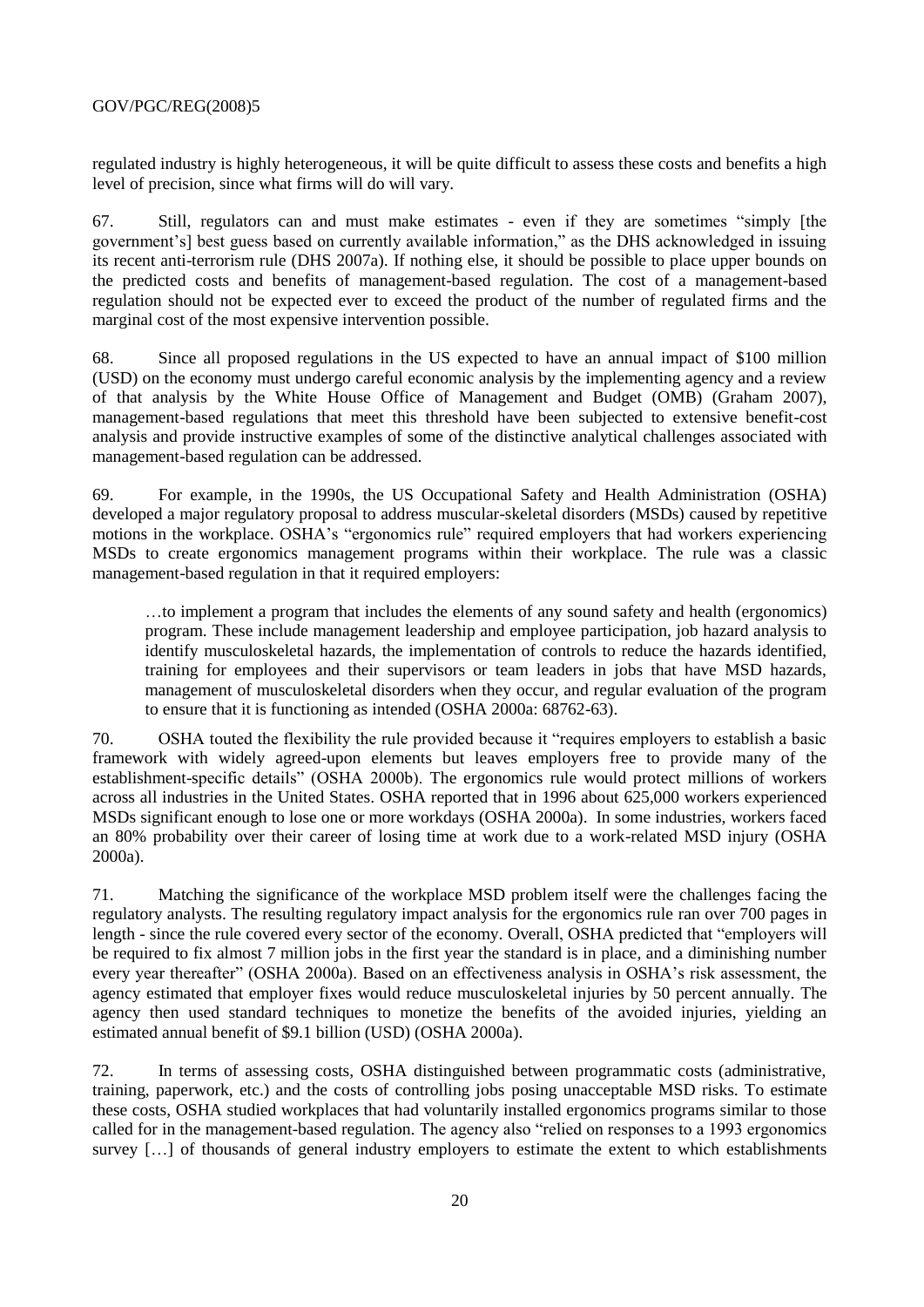within the scope of the standard already have implemented ergonomics programs involving the control of jobs" (OSHA 2000b). For each provision in the management-based rule, OSHA estimated the number of hours associated with paperwork burdens or the amount of costs needed to comply. For example, the agency estimated that per job it would take one hour of managerial time to engage in a hazard analysis of its MSD risks, and 2-16 hours of employee time and 2-32 hours of managerial time per job to evaluate and implement job controls (OSHA 2000b). Overall, OSHA estimated that nationwide the rule would impose \$8.4 billion (USD) annually in costs to society and to employers, of which \$2.2 billion (USD) annually were programmatic costs (OSHA 2000b).

73. The US Department of Homeland Security (DHS) made similar use of estimates in developing its recent management-based anti-terrorism security rule for chemical facilities. That rule, promulgated in 2007, requires covered firms to develop vulnerability assessments and security plans, and to submit both the assessments and the plans to DHS for approval. DHS also required regular auditing by the firms in consultation with DHS, and clarified that DHS would assume a strong inspection authority to assess firms' implementation of their plans. Of course, some firms already had security measures in place, so DHS was careful to note that its estimates were only "intended to represent the marginal cost incurred by owner and/or operators as a result of the [agency's] rule" (DHS 2007a). These marginal costs included the costs of security measures and equipment, such as fencing and lighting, as well as labor costs associated with security guards, training, and auditing. DHS also estimated the costs of developing and preparing the security plan required under the regulation, including the costs associated with "the expertise of various technical staff which may include engineers, EHS professionals, management, in some cases, lawyers and others" (DHS 2007b). The agency grouped facilities into different categories and estimated the likely cost for a "model" facility in each category. DHS then multiplied the model facility cost estimate times the number of regulated facilities in each category (a total of about 5,000 facilities), and then summed to reach an estimate of \$3.6 billion (USD) in total costs over a three-year period (DHS 2007a). About 60% of these costs were for equipment (such as fencing, lighting, locks, and electronic surveillance equipment) and another 30% for security guards and officers (DHS 2007b). DHS estimated that the costs for preparing the required vulnerability assessment and security plan amounted to only about 3% of the total costs (DHS 2007b).

74. As both the ergonomics and chemical security rules illustrate, the cost estimates for major management-based regulations can be significant. They include the costs of planning and, when firms are required to carry out those plans, the implementation costs as well. The planning costs include paperwork burdens on firms, since management-based regulation calls for firms to engage in planning activities (such as hazards and risk analysis) as well as to document their findings and report on their implementation of their management programs. In an era when regulators around the world are seeking to simplify reporting requirements and lower the administrative costs associated with regulatory compliance (OECD 2007), the administrative burdens associated with management-based regulation undoubtedly will spark close attention. In the United States, agencies are required under the Paperwork Reduction Act to estimate both the hour burden on regulated entities and their costs of processing the required paperwork. The DHS estimated the paperwork burdens on the private sector from its chemical facility security planning rule to be about \$110 million (USD) over a three year period (DHS 2007a), while OSHA estimated the annual paperwork costs associated with its ergonomics rule at \$61 million (USD) (OSHA 200a).

75. Although management-based regulation paperwork burdens of may appear substantial considered all on their own, they may from another vantage point be fully justified. At least in the OSHA and DHS rules, paperwork burdens amounted to only a small fraction of the total costs associated with the rules. Even though they may seem considerable, paperwork costs can be justified if they, plus any implementation costs, are still smaller than the benefits the regulation delivers. Furthermore, it should be kept in mind that if management-based regulation enables firms to implement more effective or costeffective regulatory measures, any increase in paperwork costs management-based regulation creates will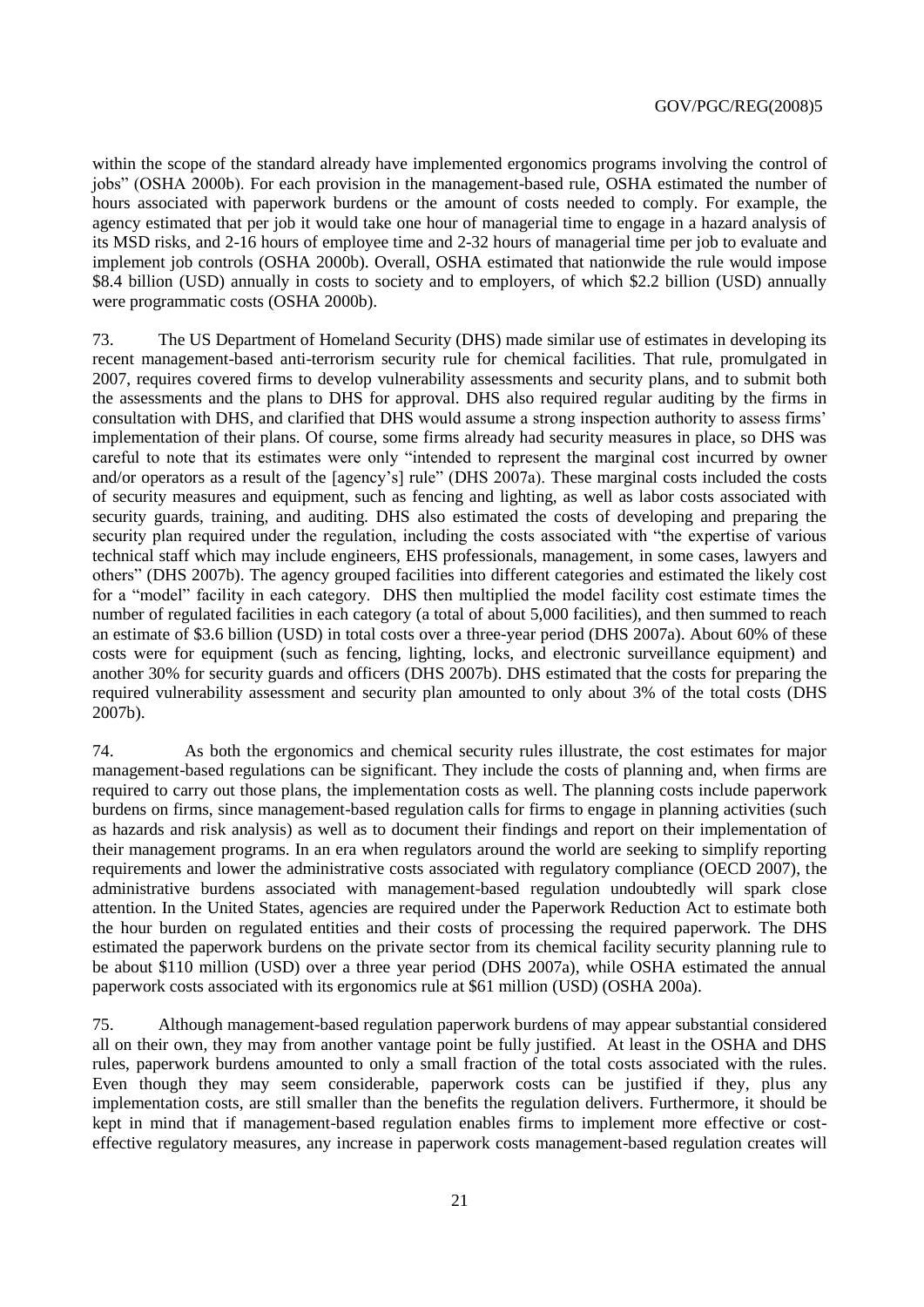probably be more than offset by implementation cost-savings or an increase in benefits due to the more effective solutions adopted by firms. In its regulatory impact analysis of the chemical security rule, DHS explained that it had adopted a management-based approach for precisely this reason:

[W]e believe for this rulemaking that any design standard would have been inherently higher cost and lower benefit. The inherent vulnerability of each facility to a terrorist incident is a function of their unique public health and safety risk, economic impact, and the mission critical aspects of the given chemicals and the Threshold Quantities (TQ) of the chemicals the facility processes. Any reasonable design standard the Department would have considered would have likely included provisions not useful for some facilities, and would have likely not included other provisions essential to reducing the risk in other facilities. On the other hand, if a design standard were proscriptive enough to include all of the essential provisions for every facility, it would have likely been much higher cost than this rulemaking (DHS 2007b).

76. In the final analysis, paperwork burdens – however substantial they may seem – should be considered as part of an overall assessment of the regulatory impacts of management-based regulation and its alternatives.

## **IMPLEMENTING MANAGEMENT-BASED REGULATION: A CHANGING GOVERNMENT ROLE?**

77. For the same reasons that management-based regulation can be an attractive regulatory alternative – namely, heterogeneous businesses where performance measurement is costly or problematic – the role the government plays as a regulator and inspector may change under management-based regimes. Instead of inspectors who assess whether one-size-fits-all means are in place at a facility, managementbased inspectors have to make highly context specific judgments about management issues. The array of firms covered by management-based regulation will likely employ many different combinations of technologies and processes, and as a result these firms will possess the advantage over government in terms of the knowledge of how these processes could go wrong and how they can be fixed. Firms' managers are likely to understand their own processes in ways that allow them to foresee risks that a regulator would otherwise miss, as well as to anticipate and identify changes in operating conditions that may affect the underlying problem of concern to the regulator.

78. A critical question for management-based regulation, then, is how regulators can overcome their informational disadvantage to ensure that firms are planning effectively and implementing those plans if required. The tools available to regulators include audits and inspections (Power 1997). For example, HACCP regulations grant inspectors access to firms' records, analyses, plans, and internal testing results. In addition, on-site inspectors can observe processes during site visits. But do regulators have the capacity to evaluate planning and implementation?

79. The experience with HACCP implementation in the United States highlights the need, at a minimum, for regulators to have sufficient resources to inspect and audit regulated facilities on a frequent basis (GAO 2001:17). But even inspections cannot easily reveal whether the firm carries out its plan when an inspector is not there. Instead, inspectors must rely on the firm's records of what occurred, raising the question of whether firms will maintain an accurate record of their actions under incriminating circumstances (Lassiter, 1997: 444-456). Even if firms are not outright untruthful, they may conclude that they would do themselves little good by including in the plan any hazards that government inspectors are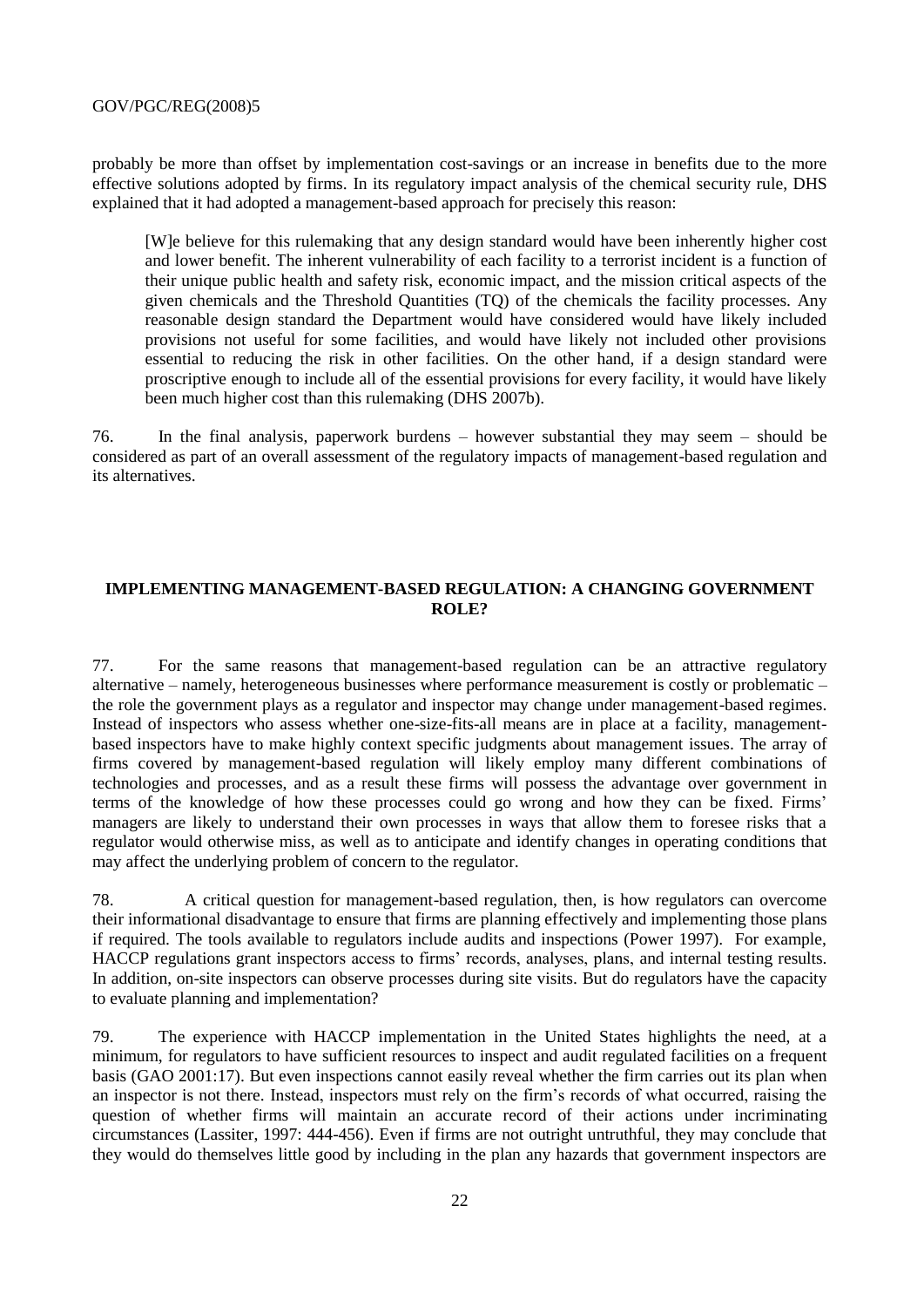unlikely to spot on their own, particularly if these cannot be remedied cheaply. Since management-based regulatory strategies are designed to incorporate a firm's specialized expertise in its product and processes into its safety practices, the very instances in which a firm's expertise would help it to identify hidden hazards may well be some of the same ones in which the firm has the opportunity and incentive to keep its hazards hidden.

80. In this way, management-based regulation requires a very different profile of governmental capacities than other types of regulation. The very challenges that can make management-based regulation attractive over other regulatory options can also present challenges in government's enforcement role, as there is the inevitable question of how to determine what constitutes sufficiently good management. Ultimately, it is wise to be aware that the nature of the government regulator's role can shift with management-based regulation. Instead of conducting performance tests or observing whether firms have installed proper equipment, inspectors under management-based regulation need to assess the adequacy of a firm's planning and the documentation of its implementation. This can amount to a considerable new burden on certain regulatory agencies, which will need adequate resources to meet the challenges.

### **CONCLUSION**

81. Management-based regulation has recently emerged as a regulatory strategy of interest to both researchers and regulators, as it appears likely to be an appropriate instrument for an important, and possibly growing, set of regulatory problems. In a growing number of important policy areas -from food safety to domestic security - regulators around the world are turning to management-based regulation as a solution for otherwise vexing public problems.

82. As this paper has shown, management-based regulation may work well where other regulatory approaches fail, particularly under circumstances of highly heterogeneous regulated firms and in the face of the regulator's inability to assess easily or effectively firms' true performance. Management-based regulation also promises important advantages over conventional regulatory tools. Because it gives firms flexibility to find their own ways to reduce or mitigate risks, management-based regulation may lead to better and less costly solutions to regulatory problems. Empirical research is beginning to show that management-based regulation can induce positive behavioral change within industry.

83. But management-based regulation is certainly no panacea. How it is designed and implemented will undoubtedly affect its ultimate effectiveness in practice. The same flexibility that generates its advantages also presents its potential sources of policy failure. To prevent shirking by regulated firms, regulators need to design management-based regulation carefully, paying attention to factors such as the degree of specificity in planning criteria and the resources needed to monitor and enforce compliance with management mandates.

84. Ultimately, determining whether to adopt management-based regulation in the face of any specific set of public risks will call for the same kind of regulatory analysis that should under-gird any regulatory decision-making. Regulatory officials should consider not just the costs of the required planning, but also the costs and the benefits of the means firms are likely to adopt to implement their plans. Although there are reasonable concerns about the burdens management-based regulation places on industry in terms of preparing plans and filing reports, these planning and paperwork requirements can be justified in areas where the private sector undersupplies effective risk management practices from the standpoint of overall social welfare.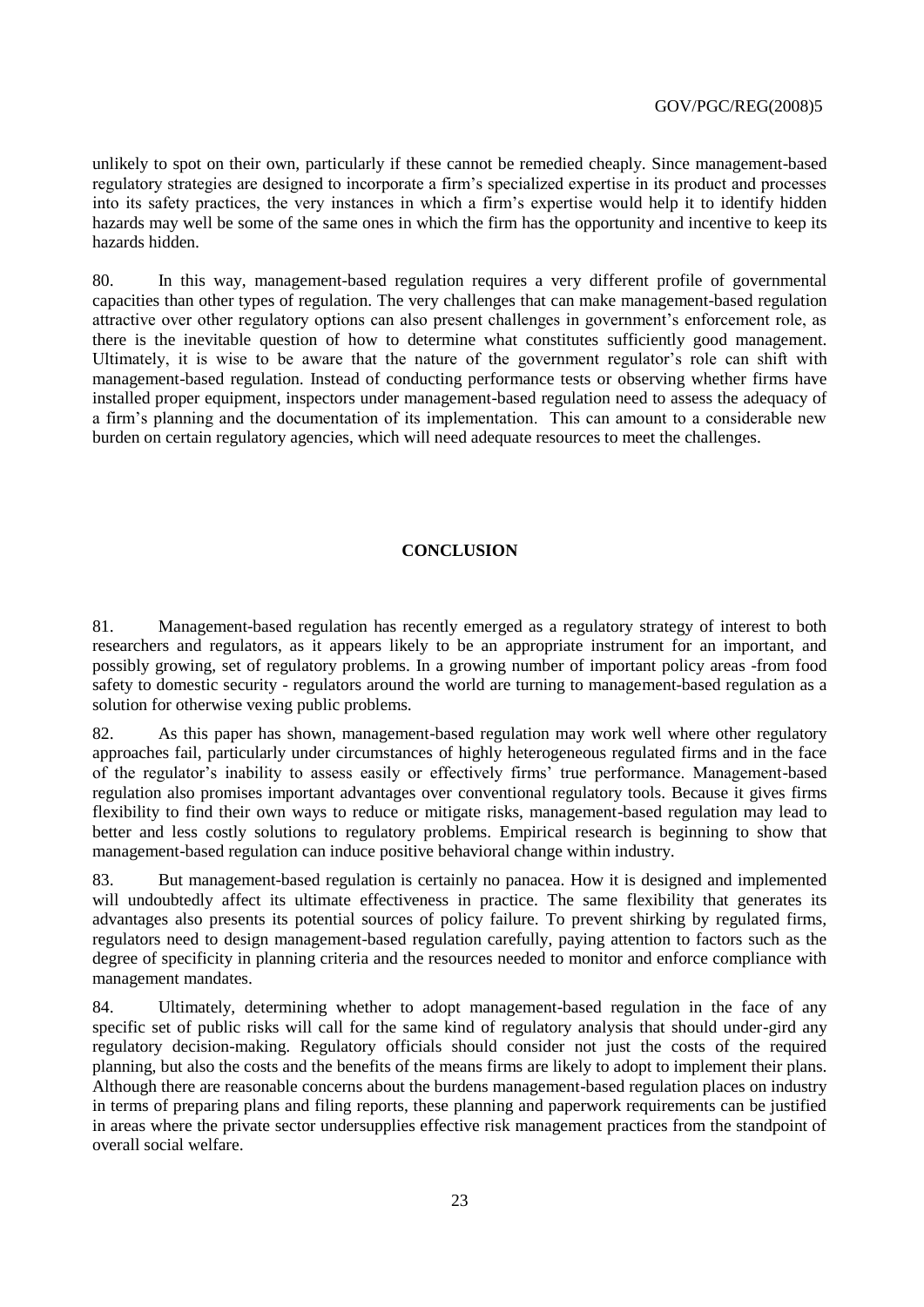85. To understand better when and how to use management-based regulation, additional ex post evaluations will be needed. There remains a need for further empirical research on the impacts of management-based regulation, both to learn whether they are achieving meaningful benefits as well as whether their costs turn out as projected. Even though existing research shows that management-based regulation can prove successful under circumstances, clearly an additional open question remains whether such positive effects can be sustained over time - or whether the effects of management-based regulation wear off after the low-hanging fruit has been picked. Finally, management-based regulation poses new challenges for governmental authorities, so additional research is needed to illuminate ways for regulatory personnel to make the transition to what appears increasingly to be a more management-focused regulatory environment.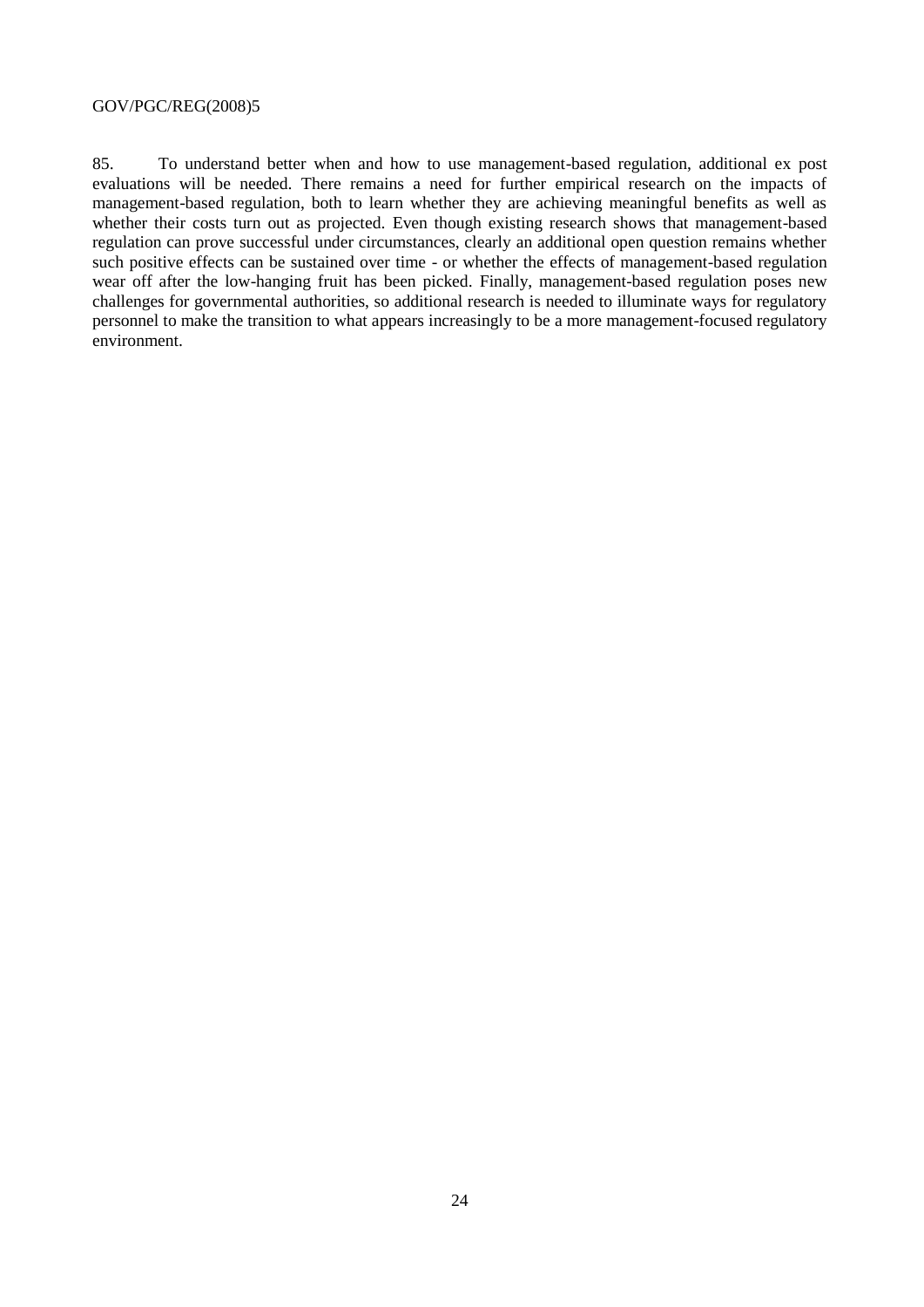#### **BIBLIOGRAPHY**

- Bardach, Eugene & Robert Kagan (1982) *Going by the Book: The Problem of Regulatory Unreasonableness.* Philadelphia: Temple Univ. Press.
- Bennear, Lori S. (2006) Evaluating Management-Based Regulation: A Valuable Tool in the Regulatory Tool Box? in Coglianese, Cary and Jennifer Nash, eds. *Leveraging the Private Sector: Management-Based Strategies for Improving Environmental Performance* (Washington D.C.: Resources for the Future Press).
- Bennear, Lori S. (2007) Are Management-Based Regulations Effective? Evidence from State Pollution Prevention Programs, *Journal of Policy Analysis and Management* 26: pp. 327–348.
- Bluff, Liz (2003) Systematic Management of Occupational Health and Safety, Australian National University National Research Centre for OHS Regulation Working Paper 20, *available on-line at* www.ohs.anu.edu.au/publications/pdf/ wp%2020%20-%20Bluff.pdf (last accessed March 21, 2008).
- Braithwaite, John (1982) Enforced Self Regulation: A New Strategy for Corporate Crime Control, *Michigan Law Review* 80: 1466-1507.
- CDC (Centers for Disease Control) (2006) *FoodNet Surveillance Report for 2004 (Final Report)* (June).
- Chinander, Karen R., Paul R. Kleindorfer, & Howard C. Kunreuther (1998) Compliance Strategies and Regulatory Effectiveness of Performance-Based Regulation of Chemical Accident Risks, *Risk Analysis* 18: 135-144.
- Coglianese, Cary & Jennifer Nash (2004) The Massachusetts Toxics Use Reduction Act: Design and Implementation of a Management-Based Environmental Regulation, Harvard University Regulatory Policy Program Report No. RPP-07-2004
- Coglianese, Cary, Richard J. Zeckhauser, Edward Parson (2004) Seeking Truth for Power: Informational Strategy and Regulatory Policy Making, *Minnesota Law Review* 89: 277-341.
- Coglianese, Cary & David Lazer (2003) Management-Based Regulation: Prescribing Private Management to Achieve Public Goals, *Law & Society Review* 37, p. 691.
- Coglianese, Cary, Jennifer Nash & Todd Olmstead (2003) Performance-Based Regulation: Prospects and Limitations in Health, Safety, and Environmental Regulation, *Administrative Law Review* 55, pp. 705-729.
- DHS (U.S. Department of Homeland Security) (2007a) Chemical Facility Anti-Terrorism Standards, *Federal Register* 72: 17687-17745.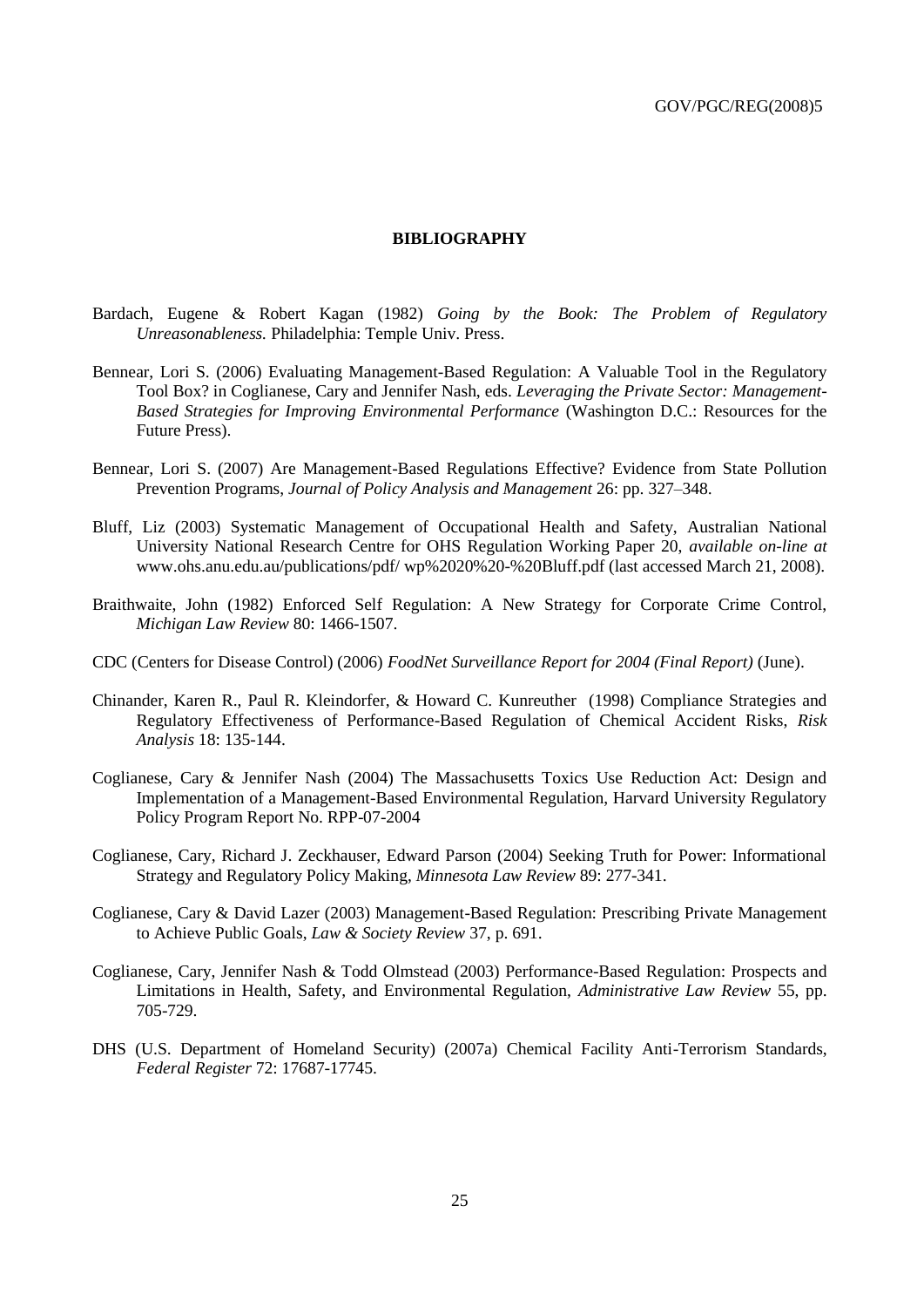- DHS (U.S. Department of Homeland Security) (2007b) Regulatory Assessment: Chemical Facility Anti-Terrorism Standards, Interim Final Rule, DHS-2006-0073 (April 1)
- EC (European Commission) Health & Consumer Protection Directorate-General. (2005) Guidance Document: Implementation of Certain Provisions of Regulation (EC) No. 852/2004 on the Hygiene of Foodstuffs, Brussels (Dec 21), *available at* http://ec.europa.eu/food/food/biosafety/hygienelegislation/guidance\_doc\_852-2004\_en.pdf
- FDA (Food and Drug Administration) (2001) HACCP Procedures for Juice Processing, *Federal Register* 66:6, 137-6, 202.
- GAO (General Accounting Office) (2001) Federal Oversight of Seafood Does Not Sufficiently Protect Consumers, Report to the Committee on Agriculture, Nutrition, and Forestry, U.S. Senate (GAO-01- 204).
- Graham, John D. (2007) The Evolving Regulatory Role of the U.S. Office of Management and Budget, *Review of Environmental Economics & Policy* 1: 171-191.
- Gunningham, Neil (2006), Evaluating Mine Safety Legislation in Queensland, Australian National University National Research Centre for OHS Regulation Working Paper 42.
- Hahn, Robert W. & Patrick M. Dudley (2007) How Well Does the U.S. Government Do Benefit-Cost Analysis? *Review of Environmental Economics & Policy* 1:192-211.
- Hutter, Bridget (2001), *Regulation and Risk: Occupational Health and Safety on the Railways*. Oxford: Oxford Univ. Press.
- Jaffe, Judson & Robert N. Stavins (2007) On the Value of Formal Assessment of Uncertainty in Regulatory Analysis, *Regulation & Governance* 1:154-171.
- Karkkainen, Bradley (2001), Information as Environmental Regulation: TRI, Performance Benchmarking, Precursors to a New Paradigm? *Georgetown Law Journal* 89:257-370.
- Kunreuther, Howard, Patrick J. McNulty, & Yong Kang (2002) "Third Party Inspection as an Alternative to Command and Control Regulation," 22 *Risk Analysis* pp. 309-318.
- Lassiter, Sharlene W. (1997,) "From Hoof to Hamburger: The Fiction of a Safe Meat Supply," *Willamette Law Review* 33:411- 465.
- Lazer, David (2001) Regulatory Interdependence and International Governance, *Journal of European Public Policy* 8:474-492.
- National Academy of Sciences (1998) *Ensuring Safe Food: From Production to Consumption*. Washington: National Academy Press.
- OECD (2007), *Cutting Red Tape: Comparing Administrative Burdens Across Countries*. Paris.
- OECD (2006), *Risk and Regulation: Issues for Discussion*, GOV/PGC/REG(2006)1. Paris.
- OECD) (2005), *OECD Guiding Principles for Regulatory Quality and Performance*. Paris.
- OECD (1997), *The OECD Report on Regulatory Reform: Synthesis*. Paris.